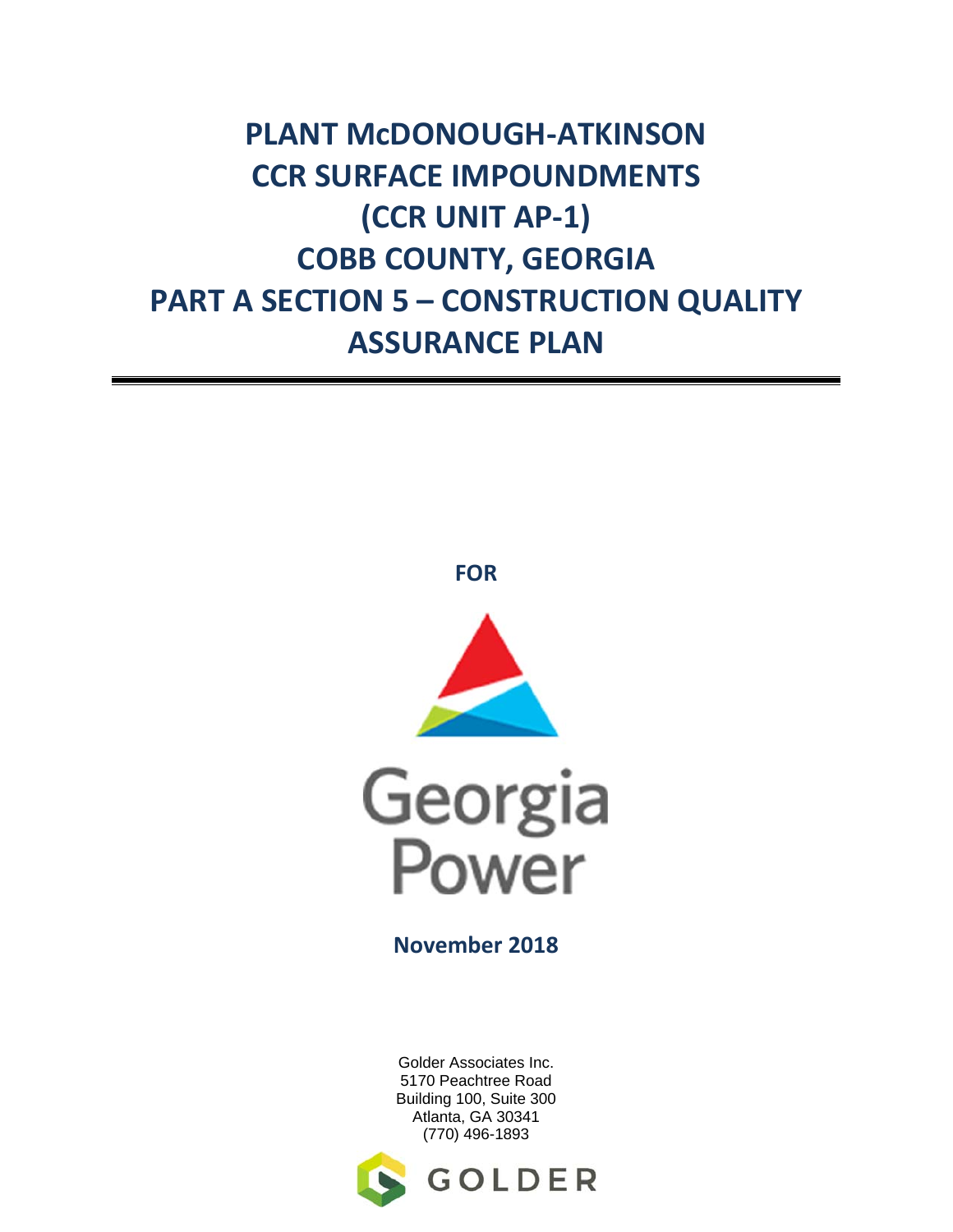# **Table of Contents**

| 3.0 GEOMEMBRANE FLEXIBLE MEMBRANE LINER (FML), ENGINEERED TURF & SAND BALLAST |  |
|-------------------------------------------------------------------------------|--|
|                                                                               |  |
|                                                                               |  |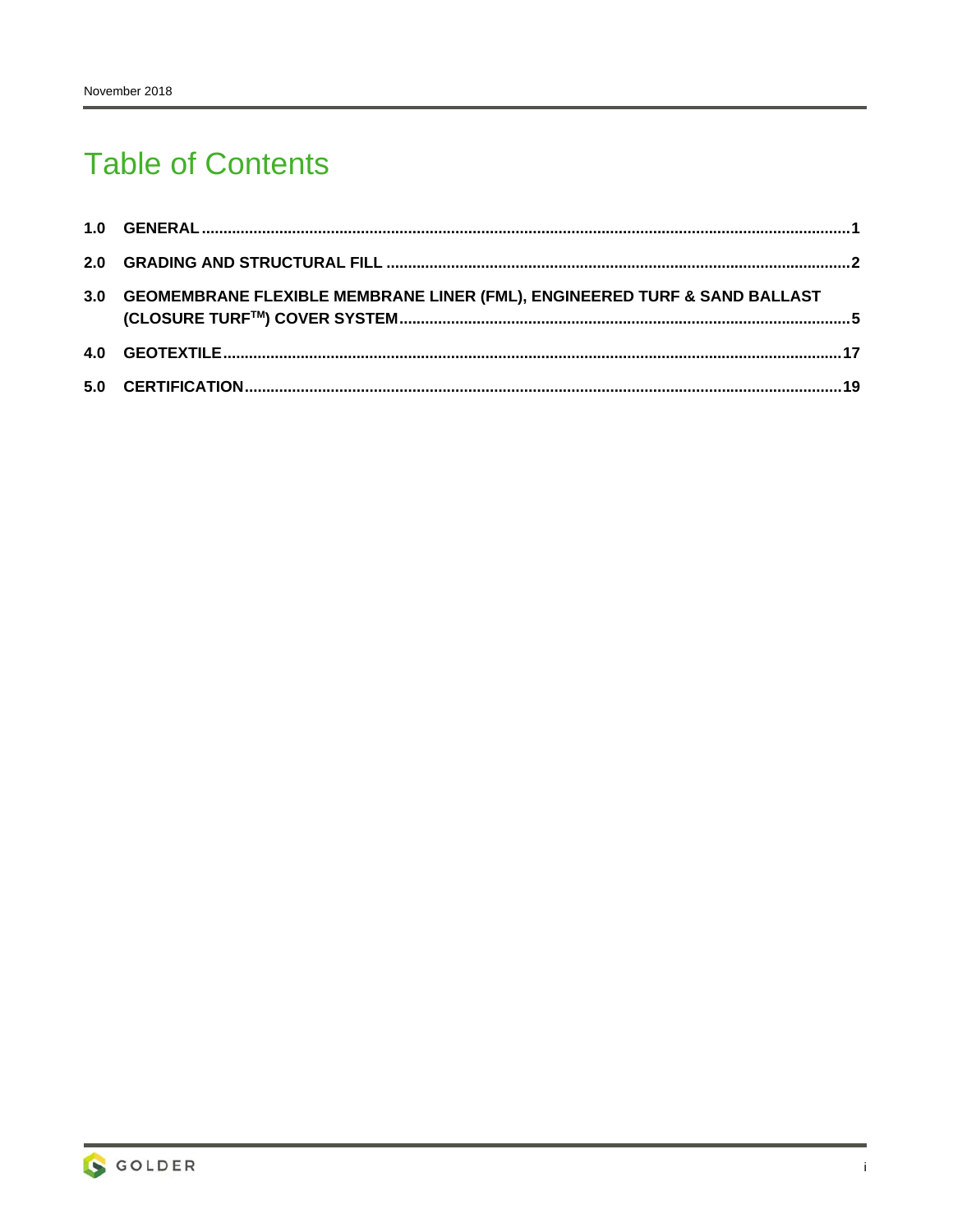# **1.0 GENERAL**

The Construction Quality Assurance (CQA) Plan documents the procedures used to provide CQA and Construction Quality Control (CQC) during the closure of CCR Unit AP-1. Closure construction efforts followed the procedures and requirements outlined in this plan which follow the project technical specifications issued with the closure construction drawings and used during construction. Any future work will also follow this CQA Plan. A construction certification report will be submitted under separate cover.

- A. Construction Quality Control (CQC) refers to the Contractor's third-party firm responsible for construction quality control monitoring, testing and documentation for all work performed during the closure construction of the facility. Resumes and qualifications including experience with projects of similar type, size, and complexity shall be provided to Georgia Power / Southern Company Services for their review and approval.
- B. Construction Quality Assurance (CQA) for the construction of the closure and caps shall be provided by personnel specializing in the inspection and testing of soils and geosynthetics. Resumes and qualifications including experience with projects of similar type, size, and complexity shall be provided to Georgia Power / Southern Company Services for their review and approval.
- C. Representatives of the CQC and CQA teams shall be required during all closure construction activities except clearing, grubbing, and initial grading and installation of all surface impoundment cap components described in this document.
- D. The project team shall consist of the following:
	- 1. DESIGN ENGINEER: Responsible for providing interpretations and clarifications of the Contract Documents, reviewing and approving shop drawings, authorizing minor variations in the work from the requirements of the Contract Documents, rejecting defective work, and providing Certification of the Closure. The DESIGN ENGINEER shall be a registered professional engineer licensed in Georgia.
	- 2. CQC ENGINEER: Responsible for construction quality control monitoring, testing and documentation for all field work performed during the closure construction of the facility. The Contractor shall have the responsibility for obtaining third-party QC testing and CQC ENGINEER or their representative for all work performed.
	- 3. ENGINEERING TECHNICIANS: Responsible for field observations, testing, and inspection. Technicians will be assigned to the project as deemed necessary by the CQC ENGINEER and will be responsible to the CQC ENGINEER. The CQC ENGINEER, Technician, or the CQC ENGINEER'S representative shall be on-site during all closure construction activities except clearing and grubbing and initial grading activities.
	- 4. CQA ENGINEER: Responsible for implementing the quality assurance requirements as stated in the project plans, this CQA Plan and the project objectives; verifying basic data as reasonable and complete; outlining procedures to process data; developing statistical procedures for the analysis of test data; and preparing quality assurance memoranda and quality assurance reports. The CQA ENGINEER shall report to the Owner's Onsite Representative. This CQA ENGINEER shall be a registered professional engineer licensed in Georgia. Reference to the CQA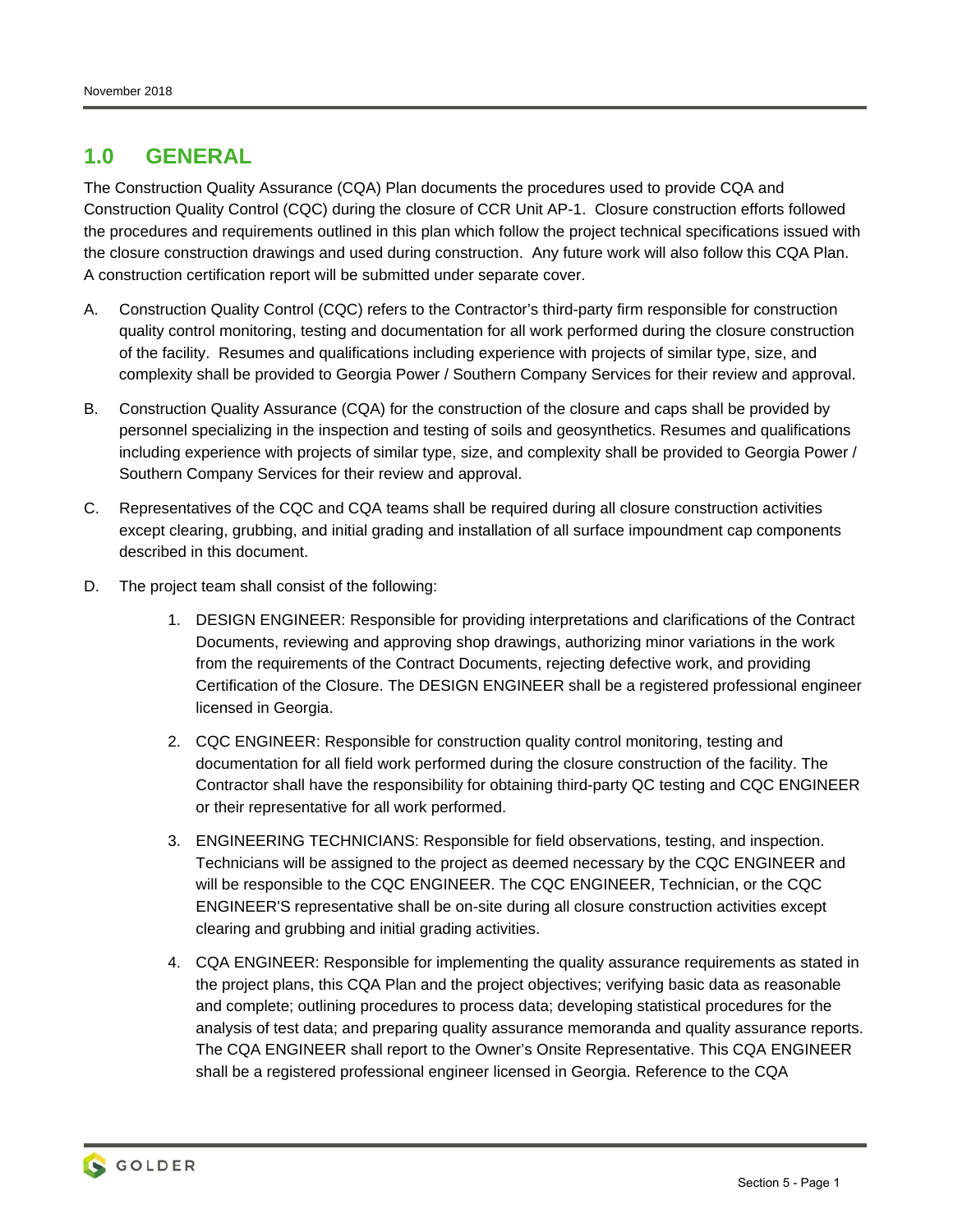ENGINEER, for the purpose of this document, shall include the CQA ENGINEER or their representative.

- 5. AS-BUILT SURVEYOR: As-built certification surveys shall be performed on the components of the closure system by a registered professional land surveyor licensed in Georgia. At a minimum, drawings shall be prepared for the following:
	- a. As-built subgrade elevation contours for the subgrade for the geomembrane component of the Final Cover System (top of CCR);
	- b. As-built final grade elevation contours.
	- c. Overall Unit topographic surveys.

# **2.0 GRADING AND STRUCTURAL FILL**

# **A. GENERAL**

The CQC ENGINEER or their representative shall observe and document all grading activities and test the placement and compaction of in-situ materials and structural fill. The CQA ENGINEER is responsible for certifying that the materials and construction were in accordance with the plans and this CQA Plan.

#### **B. RELATED WORK**

The CQC/CQA ENGINEER will reference Section 3 HDPE Geomembrane Liner and Section 4 Geotextile of this CQA Plan for pertinent materials physical properties and construction requirements.

#### **C. SUBGRADES**

During closure construction, conformance and performance testing of the subgrade soil materials shall be performed by the CQC ENGINEER. The CQC ENGINEER shall monitor and document proof-rolling of areas that are cut to achieve grade. Material placed to achieve grades indicated on the plans shall be tested by the CQC ENGINEER in accordance with the test methods and frequencies listed herein to verify that the compacted fill materials used by the Contractor comply with this CQA Plan. Areas of proof-rolling or compacted fill that do not conform to this CQA Plan will be delineated and reported to the Contractor. The CQC ENGINEER shall document that these areas are reworked by the Contractor and retested until passing results are achieved.

#### **D. CONFORMANCE TESTING**

The CQC ENGINEER shall observe and test the structural fill to ensure they are uniform and conform to the requirements of this CQA Plan. For fill materials obtained from approved borrow areas, visual inspections and conformance tests shall be performed by the CQC ENGINEER prior to the materials being used.

CQC personnel shall observe structural fill materials to ensure they are free of deleterious materials, (e.g., roots, stumps, rocks, and large objects). When necessary, the Visual Manual procedure for the description and identification of soils shall be conducted by the CQC ENGINEER in accordance with test method ASTM D2488.

Prior to receiving structural earth fill or ash fill, the foundation area shall be scarified by harrowing or other suitable means. Structural earth fill materials shall be placed in uniform layers of eight inches, nominal thickness, loose measurement, for one foot beyond the full width of the fill on each side. The thickness of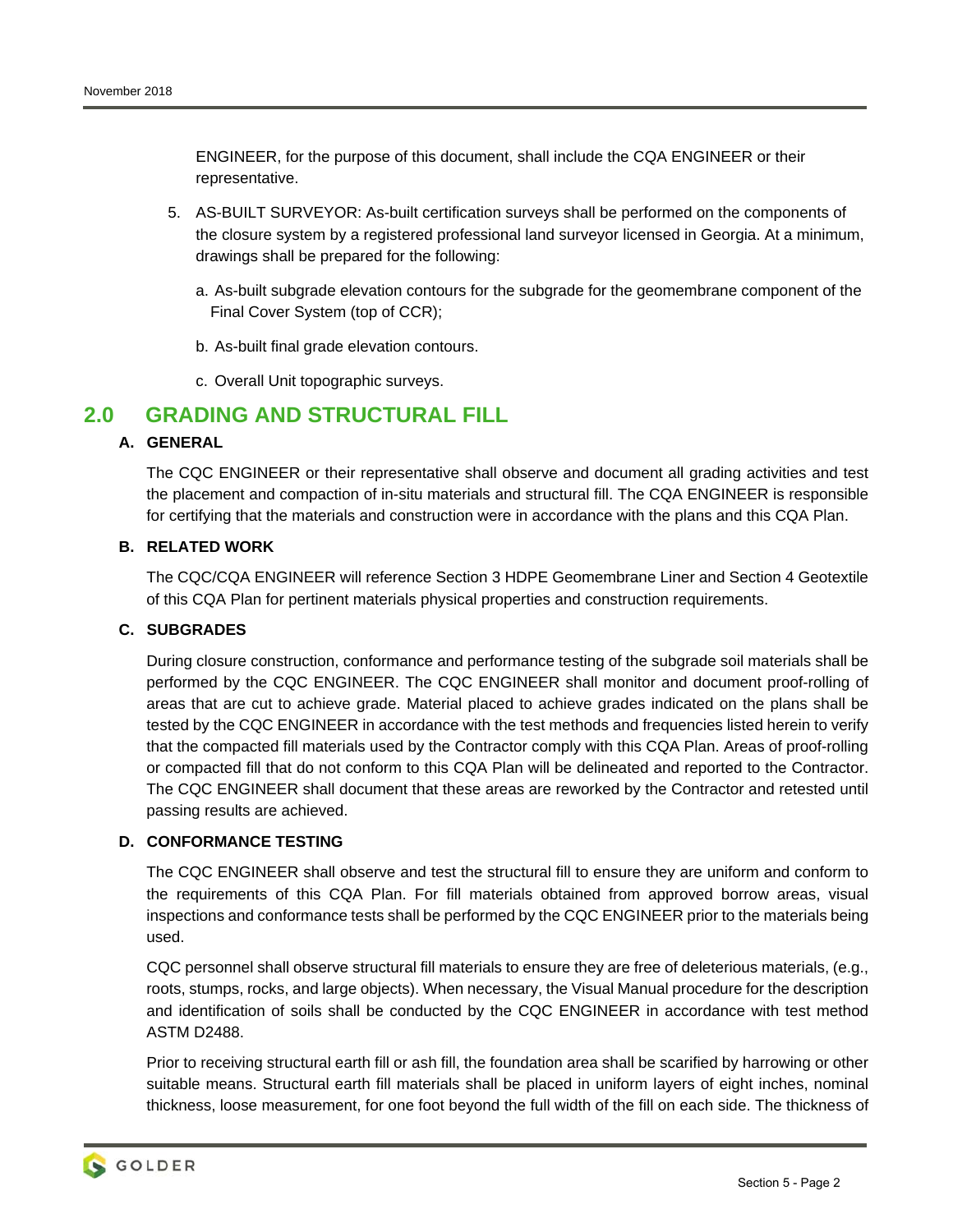each layer shall be kept uniform with the necessary grading equipment. Upon completion of compaction, the slopes shall be cut back to the final slope. Particular care shall be used to obtain the required compaction along the edges of the fill slopes.

#### **E. TEST METHODS AND FREQUENCY**

All testing shall be conducted in accordance with the CQA Plan. The field testing methods used to evaluate the suitability of soils during their installation, shall be performed by the CQC ENGINEER in accordance with current ASTM test procedures indicated in the table below.

Soil testing shall be performed to determine their soil type (Unified Classification), grain size distribution, moisture content, Atterberg Limits, and moisture-density relationships. Documentation and reporting of the test results shall be the responsibility of the CQC ENGINEER.

Testing shall be conducted during the course of the Work. The minimum construction testing frequencies are presented in number of tests section. The frequency may be increased at the discretion of the CQC ENGINEER or if variability of the materials is observed. Sampling locations shall be selected by the CQC ENGINEER. The location of routine in-place density tests shall be determined using a non-biased sampling approach.

Laboratory tests for moisture-density relations shall be performed in accordance with ASTM D698. Field tests for density and moisture content shall be performed in accordance with ASTM D1556, ASTM D2922 or ASTM D2937.

#### NUMBER OF TESTS:

Field density and moisture content tests shall be performed daily in all types of material being placed. At a minimum, one in place density test shall be performed for each lift for each day fill material is placed. At least one field moisture content and density test shall be performed for every 800 cubic yards of structural earthfill or for every 1200 cubic yards of CCR fill.

# **F. COMPACTION**

The CQC ENGINEER shall confirm that structural fill conforms to compaction requirements as follows:

| <b>Description</b>           | <b>General Compaction</b> | <b>Moisture Requirements</b>                       |
|------------------------------|---------------------------|----------------------------------------------------|
| <b>Structural Earth Fill</b> | 95%                       | -1% to +3% of Standard Proctor<br>optimum moisture |
| CCR Fill                     | 95%                       | -3% to +1% of Standard Proctor<br>optimum moisture |

## **Table 1: COMPACTION REQUIREMENTS FOR STRUCTURAL FILL**

If the moisture content is too low, the moisture content shall be adjusted to within the above limits prior to compaction. Moisture adjustment shall be achieved by sprinkling and disking sufficiently to bring the moisture content within the specified range. Sprinkling and harrowing of the layer shall be done after deposition, but before compaction.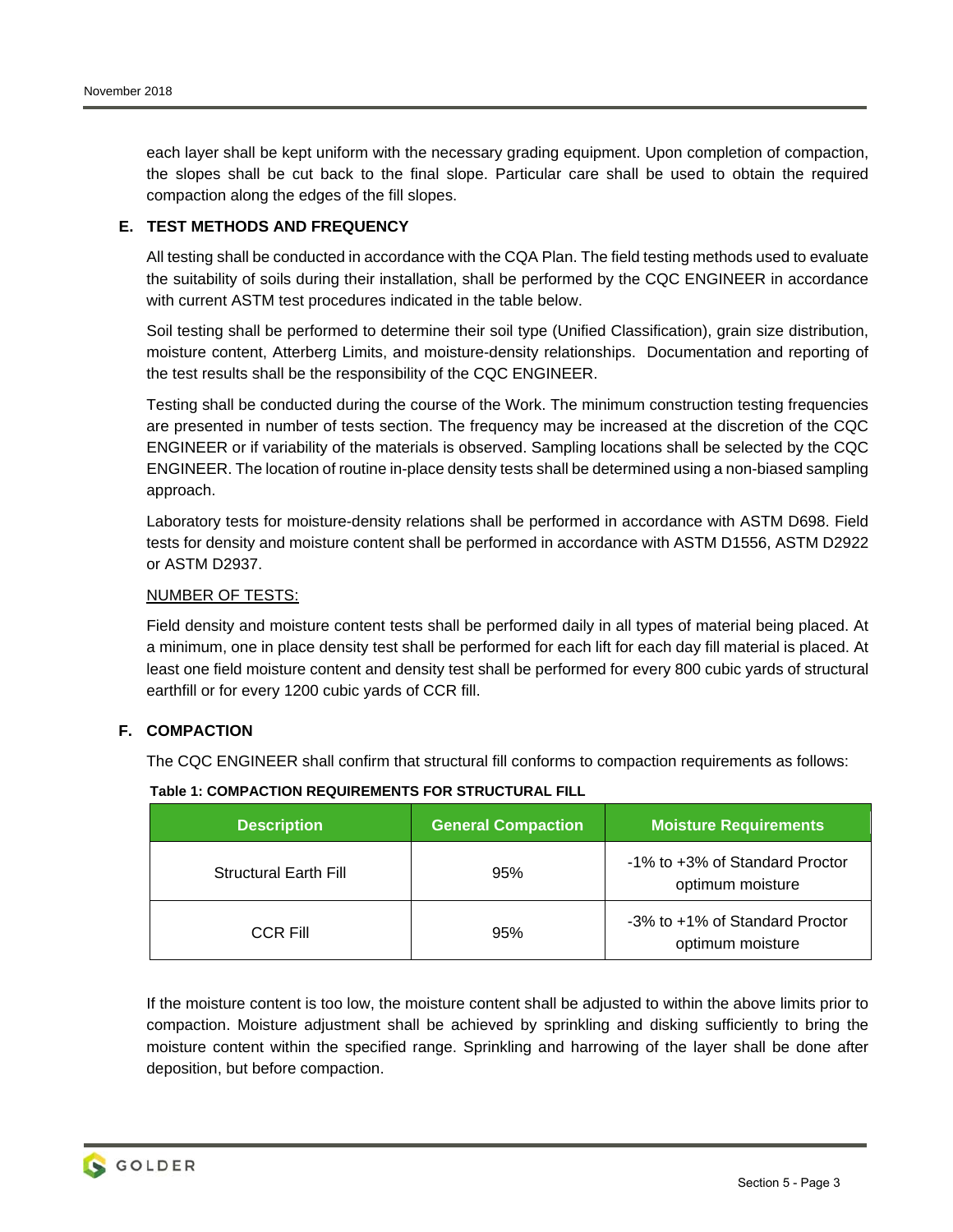If the moisture content is too high, the Contractor shall be permitted to disk in place or stockpile and disk the fill material to promote drying to bring it back within the allowable moisture range.

Areas of proof-rolling or compacted fill that do not conform to the project requirements will be delineated and reworked/retested by the Contractor until passing results are achieved.

## **G. PROTECTION OF SUBGRADES AND FILL SURFACES**

The CQC ENGINEER shall monitor newly graded areas to verify the Contractor is protecting these areas from traffic and erosion until construction is complete.

The CQC ENGINEER shall monitor all subgrade surfaces. The CQA ENGINEER shall evaluate the suitability of the subgrade prior to fill placement.

The CQC ENGINEER shall inform the Contractor and shall document when the Contractor repairs damaged subgrade areas. The CQC ENGINEER shall retest the repaired areas until passing results are achieved.

#### **H. ANCHOR TRENCH**

Anchor trenches shall be excavated to the lines, grades, and widths shown on the project construction drawings, prior to the liner system placement.

The anchor trench shall be left open until seaming is completed.

The geomembrane and Engineered Turf should cover the entire anchor trench floor. Slightly rounded corners will be provided in anchor trenches where the geomembrane enters the trench so as to avoid sharp bends in the geomembrane and Engineered Turf. No loose soil (e.g., excessive water content) will be allowed to underlie the anchored components of the Final Cover System.

The anchor trench shall be backfilled with soil meeting the requirements of structural earth fill with the exception that the maximum particle size shall be limited to one-half (1/2) inch in the largest dimension. The excavated walls of the anchor trench shall be free of angular stones, particles in excess of one-quarter (1/4) inch in maximum diameter, or other foreign matter that could damage the geomembrane.

General fill material placed in anchor trenches will be placed in uniform lifts, which do not exceed 12 inches in loose thickness and are compacted. In-place moisture/density tests may be taken at the discretion of the CQC ENGINEER to evaluate the quality of the backfill. The test results will not be required as part of the final documentation.

Care shall be taken when backfilling the trenches to prevent any damage to the geomembrane or Engineered Turf. If damage occurs, it shall be repaired prior to backfilling and at the Contractor's expense.

The geomembrane shall be in intimate contact with the anchor trench inside wall and bottom. Intimate contact shall be maintained during backfilling operations. Unacceptable wrinkles, ripples, fish mouths, and/or bunching shall be removed and patched.

The Engineer Turf component shall be in intimate contact with the structured geomembrane. Intimate contact shall be maintained during backfilling operations. Unacceptable wrinkles, ripples, and/or bunching shall be removed and patched.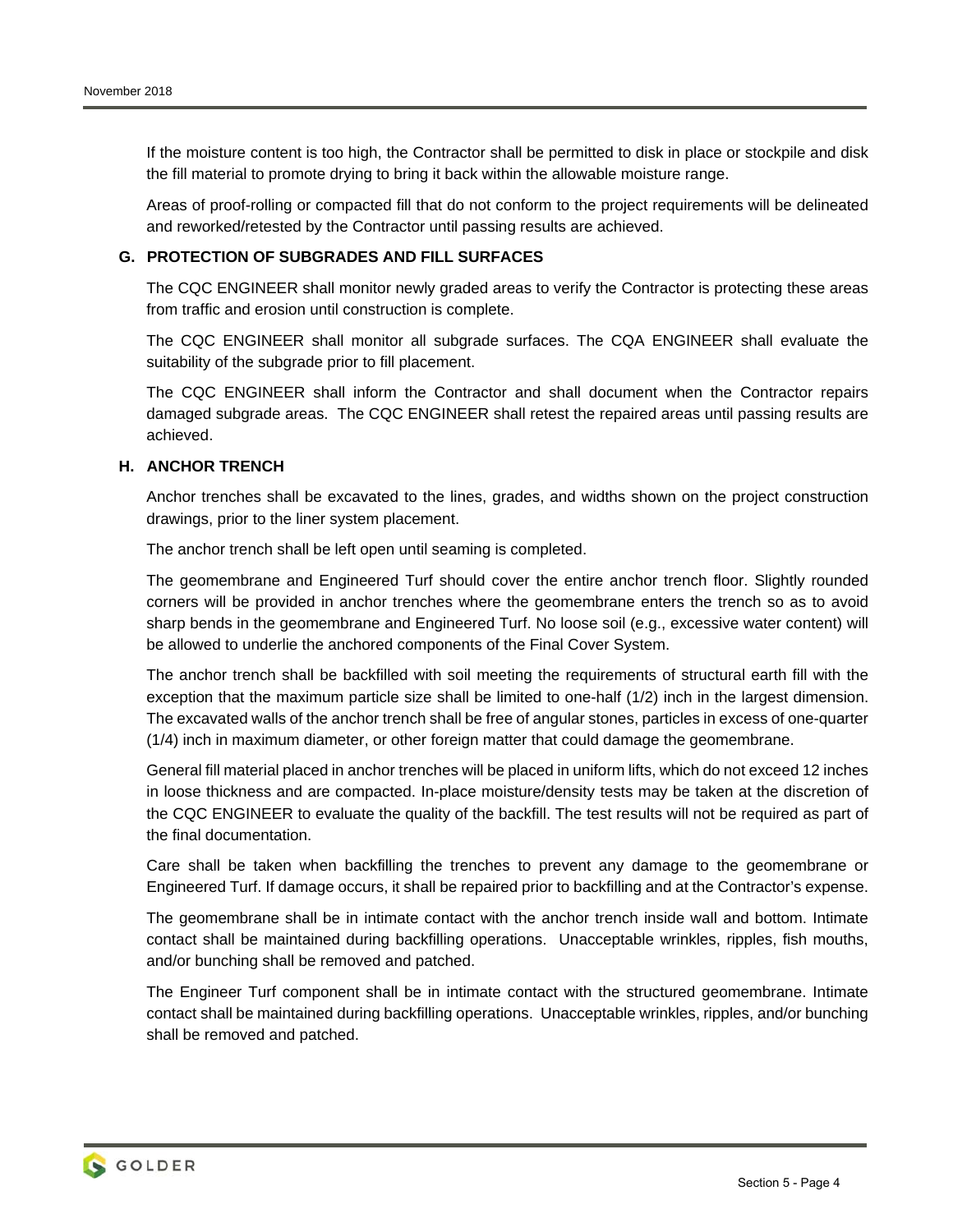# **I. CCR REMOVAL**

 "CCR removal" refers to the process of verifying and documenting that CCR has been removed from the designated areas within the ash ponds. The ash ponds are known to contain a mixture of fly ash and bottom ash collectively referred to as CCR. In areas identified for removal, CCR will be removed and consolidated into the closure of the AP-1 cover system.

# **3.0 GEOMEMBRANE FLEXIBLE MEMBRANE LINER (FML), ENGINEERED TURF & SAND BALLAST (CLOSURE TURFTM) COVER SYSTEM**

The CQA ENGINEER shall certify the materials and installation are in accordance with the plans, specifications, and this CQA Plan.

# **A. MATERIAL**

- 1. The geomembrane will be a minimum 40 mil Linear Low Density Polyethylene (LLDPE) liner supplied and installed by firms approved by Georgia Power / Southern Company Services.
- 2. Seams for providing watertight joints will be extrusion or double hot wedge fusion seams using techniques approved by the CQA ENGINEER.
- 3. In areas where specified by the DESIGN ENGINEER, the textured material shall have an interface shear resistance (friction angle plus cohesion) with contiguous liner components as required in the specifications or as directed by the DESIGN ENGINEER. In areas with a specified interface shear strength, the strength will be determined by direct shear testing conducted at normal loads as listed in the specifications or as directed by the DESIGN ENGINEER (at a frequency of two (2) per unit.)
- 4. Manufacturer Quality Control shall confirm the material meets the minimum physical properties for the nominal thickness of the LLDPE geomembrane (40 mil, 50 mil, or 60 mil as applicable) as listed in the latest version of GRI-GM17, "Test methods, test properties and testing frequency for linear low density polyethylene (LLDPE) smooth and textured geomembrane".
- 5. Closure Turf™ shall be used as the final cover system for CCR Unit 1. HydroTurf® Cover System and HydroBinder® shall be used where specified in the drawings. Both the Closure Turf™ and HydroTurf® Cover systems shall be installed by the same installer. ArmorFill™ E shall be used at transitions between Closure Turf™ and HydroTurf® when specified in the drawings.
- 6. The Engineered Synthetic Turf layer consists of two polypropylene 3.0 oz/sq yd woven geotextiles tufted with polyethylene yarns, standard height of 1.25", overlying the geomembrane at locations shown on the drawings. The polyethylene yarn shall conform to the color selected by the owner per color coding provided by the manufacturer. See Table 2 of this Plan for Engineered Synthetic Turf specifications.
- 7. For HydroBinder® specifications, see Table 3 of this Plan.
- 8. The structured geomembrane and the Engineered Turf (or textured liner and Engineered Turf) must be purchased as a system from the same supplier to ensure desired performance.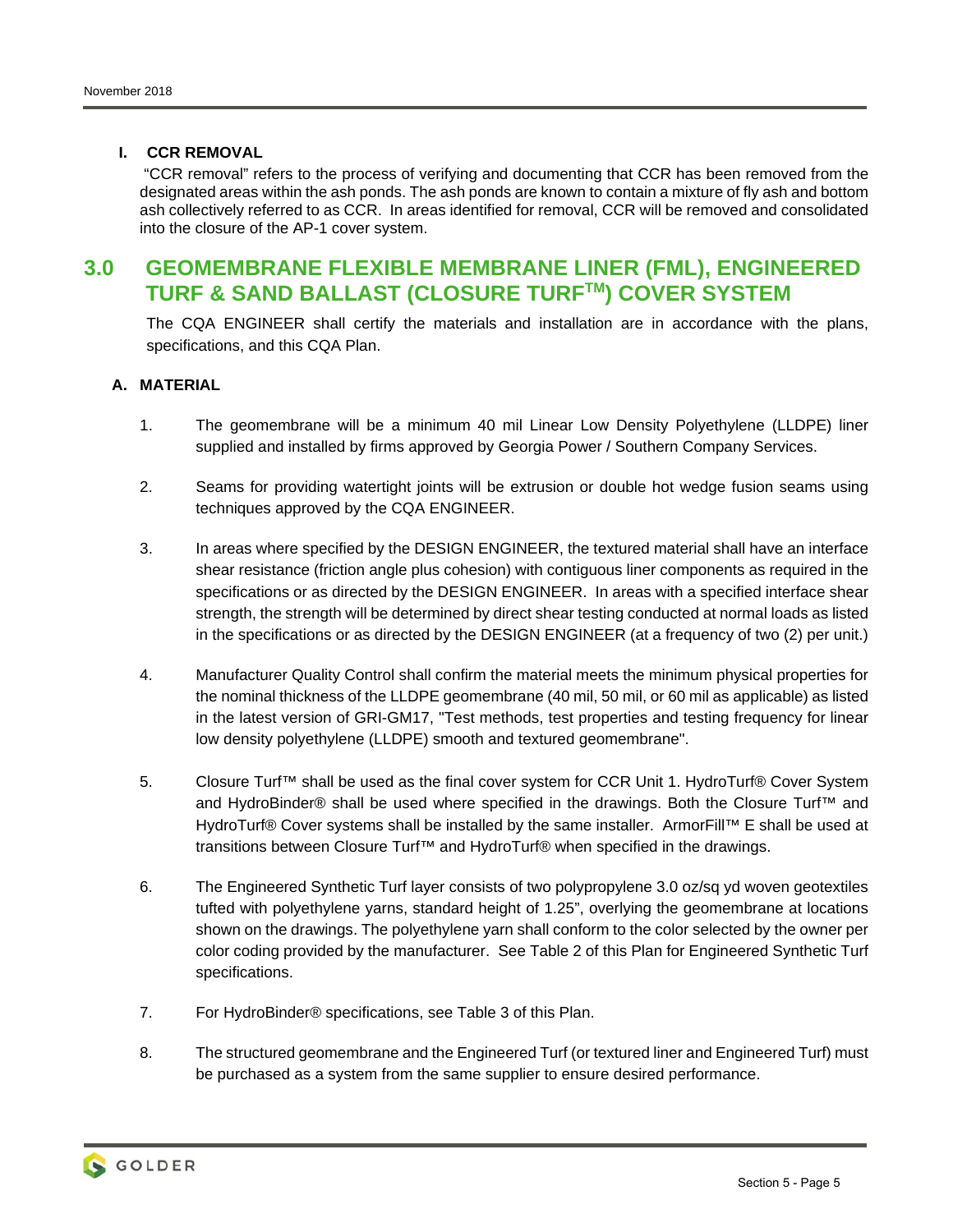- 9. The sand infill for the Engineered Turf ballast shall consist of grain size distributions that are shown in Table 4 of this Plan. Optimum infill sand for ClosureTurf™ would be a medium particle size sand meeting ASTM C33 for fine aggregates. All infill material shall meet ASTM C33 specifications unless otherwise approved by the Purchaser.
- 10. The HydroBinder® infill for the Engineered Turf ballast shall consist of the proprietary cementitious product and meet the requirements as shown in Table 3 of this Plan. All cementitious infill mix design shall meet ASTM C387 specifications for high strength mortars unless otherwise approved by the Purchaser.

| <b>Property</b>                                                                                                      | <b>Frequency</b>    | <b>Test Method</b>                    | <b>Minimum Average Value</b>                                                                              |
|----------------------------------------------------------------------------------------------------------------------|---------------------|---------------------------------------|-----------------------------------------------------------------------------------------------------------|
| <b>CBR Puncture</b>                                                                                                  | Once per 100,000 sf | <b>ASTM D 6241</b>                    | 900 lbs (MARV)                                                                                            |
| Tensile Product (MD/XD)                                                                                              | Once per 100,000 sf | <b>ASTM D 4595</b>                    | 1000 lb/ft min. (MARV)                                                                                    |
| <b>Rainfall Induced Erosion</b>                                                                                      | N/A                 | <b>ASTM D 6459</b>                    | <0.45% Infill Loss 6 in/hr                                                                                |
| Aerodynamic Evaluation                                                                                               | N/A                 | <b>GTRI Wind Tunnel</b>               | 120 mph with max. uplift<br>of 0.12 psf                                                                   |
| DuraTurf Fiber UV Stability                                                                                          | N/A                 | ASTM G147                             | >60% retained tensile<br>strength @ 100 yrs<br>(projected)                                                |
| Backing system UV Stability<br>(Exposed)                                                                             | N/A                 | ASTM G154 Modified<br>Cycle 1, UVA340 | 110 lb/ft retained tensile<br>strength @ 6500 hrs<br>(projected)                                          |
| <b>Steady State Hydraulic</b><br>Overtopping (ClosureTurf with<br>HydroBinder)                                       | N/A                 | ASTM D7277<br><b>ASTM D7276</b>       | 5 ft overtopping resulting<br>in 29 fps velocity & 8.8 psf<br>shear stress for Manning<br>N Value of 0.02 |
| Full Scale Wave Overtopping<br>Test - Cumulative Volume<br>(ClosureTurf™ with<br>HydroBinder <sup>™</sup> )          | N/A                 | <b>CSU Wave Simulator</b>             | 165,000 ft <sup>3</sup> /ft                                                                               |
| Full Scale Wave Overtopping<br>Test - Max. Avg. Wave<br><b>Overtopping Discharge</b><br>(ClosureTurf w/ HydroBinder) |                     | <b>CSU Wave Simulator</b>             | 4.0 $ft^3/s/ft$                                                                                           |

#### **Table 2: ENGINEERED TURF COMPONENT**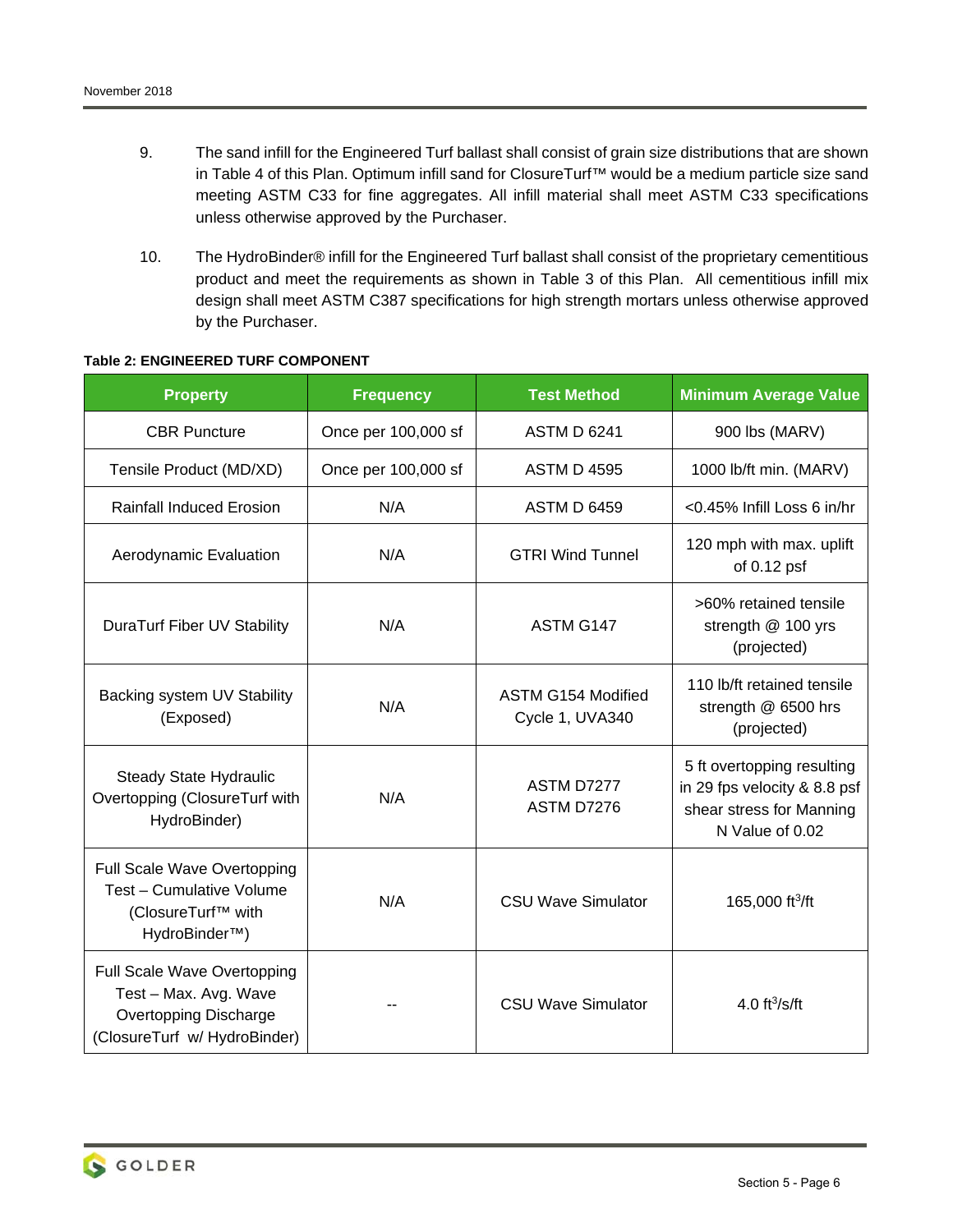| <b>Property</b>                                                                                                         | <b>Frequency</b> | <b>Test Method</b> | <b>Minimum Average Value</b>              |
|-------------------------------------------------------------------------------------------------------------------------|------------------|--------------------|-------------------------------------------|
| Transmissivity w/ underlying<br>structured geomembrane,<br>Normal Stress @ 50 psf &<br>0.33m <sup>2</sup> /sec gradient | NА               | ASTM D4716         | 2.5 x $10^{-3}$ m <sup>2</sup> /sec, min. |
| Internal Friction of combined<br>components                                                                             | N/A              | <b>ASTM D5321</b>  | 35°, min.                                 |

## **Table 3: ENGINEERED TURF HYDROBINDER INFILL & BALLAST**

| <b>Component</b>        | <b>Details</b>                                                                                    |  |
|-------------------------|---------------------------------------------------------------------------------------------------|--|
| Product                 | 80 lb. bags or 3000 lb. bulk super sacks                                                          |  |
| Cement                  | Portland Cement Brand meeting ASTM C150, Type I or II.<br>Only one brand used throughout project. |  |
| Cementitious Infill Mix | ASTM C387 for high strength mortars. Min. 28 day<br>compressive strength of 5000 psi.             |  |

#### **Table 4: ENGINEERED TURF INFILL & BALLAST SAND**

| <b>ASTM C33 SAND</b> |                 |  |  |
|----------------------|-----------------|--|--|
| Sieve                | Percent Passing |  |  |
| 3/8 in. (9.5mm)      | 100             |  |  |
| No. 4 (4.75 mm)      | $95 - 100$      |  |  |
| No. 8 (2.36 mm)      | $80 - 100$      |  |  |
| No. 16 (1.18 mm)     | $50 - 85$       |  |  |
| No. 30 (600 µm)      | $25 - 60$       |  |  |
| No. 50 (300 µm)      | $5 - 30$        |  |  |
| No. 100 (150 µm)     | ი - 10          |  |  |

# **B. MANUFACTURER AND INSTALLER**

1. The Geomembrane and Engineered Turf Installer will submit the following as obtained from the Product Manufacturers to the CQA ENGINEER: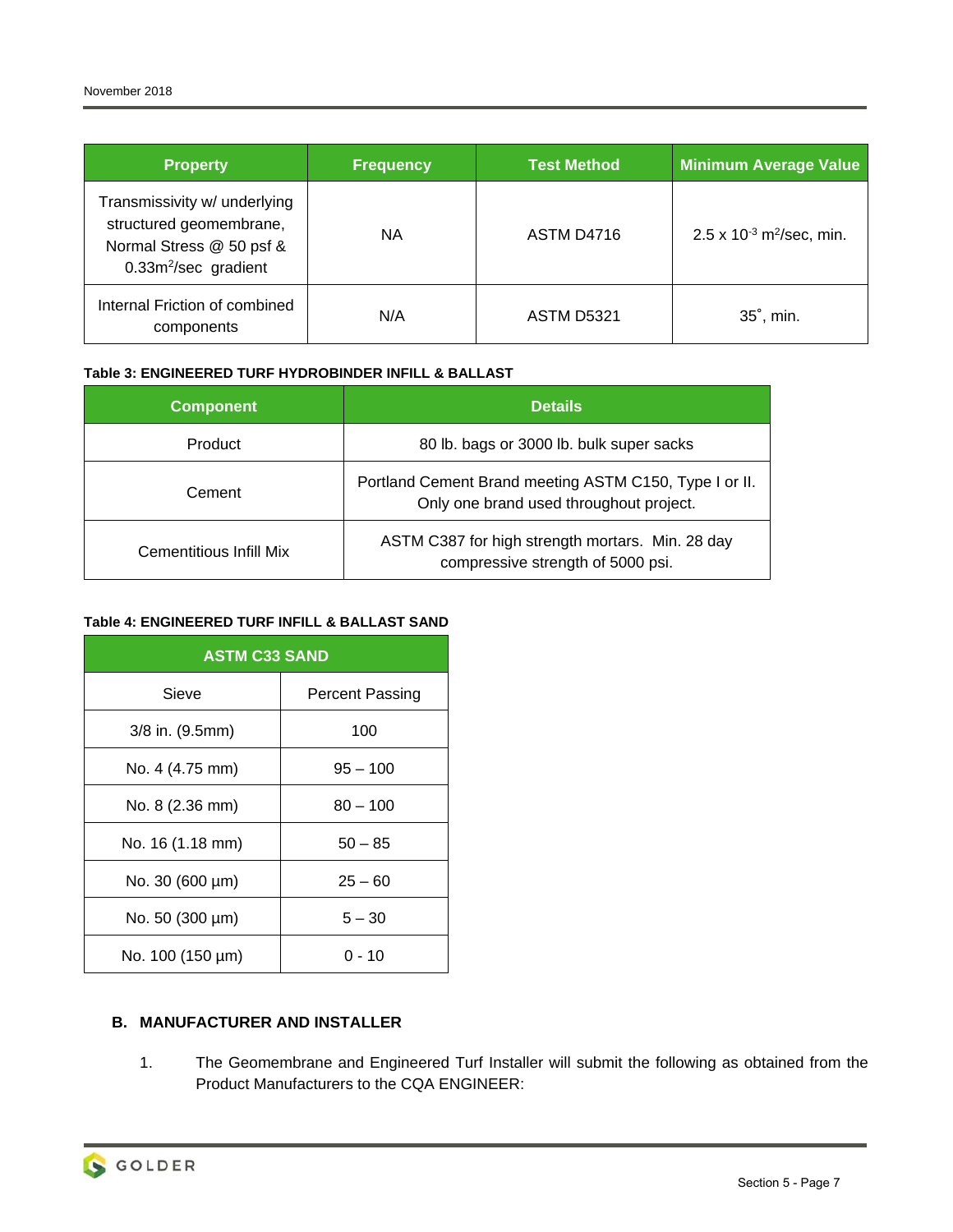- a. Production Certification including project references
- b. Testing Program of Compound Ingredients
- c. Material Certifications
- d. Test Data for Materials
- e. All of the above submittals will be reviewed and retained by the CQA ENGINEER
- 2. The Geomembrane and Engineered Turf Installer will submit the following to the CQA ENGINEER prior to the installation:
	- a. Qualifications of Geomembrane and Engineered Turf Installer Superintendent and Foreman
	- b. Resumes of Contractor field crews
	- c. Proposed geomembrane panel layout drawings
- 3. The Engineered Turf Installer will submit the following prior to installation:
	- a. The ClosureTurf<sup>™</sup> and HydroTurf® installer shall be an experienced and trained installer and be able to provide documentation that they have manufacturer's approval status. The ClosureTurf™ and HydroTurf® installation contractor shall also utilize a licensed installer for the sand infill installation of ClosureTurf™ and the HydroBinder® for the HydroTurf® if not licensed to install the infill themselves.
	- b. Copy of Installer's Letter of Approval or License issued by the Manufacturer shall be provided to the Purchaser.

#### **C. GEOMEMBRANE INSTALLATION**

- 1. An initial CQA meeting will be held prior to installation. The Geomembrane Installer, CQC ENGINEER or representative, CQA ENGINEER or representative, and an Owner representative will be in attendance. The following issues will be discussed and agreed upon by all parties and shall be included in a report in the CQA documentation.
	- a. Testing of welds
	- b. Characteristics of "good" weld, and
	- c. Repair procedures
- 2. The CQC or CQA ENGINEER or their representative will sample rolls from each shipment of geomembrane at the manufacturing plant prior to shipment to the site. The minimum number of rolls to be sampled for each shipment will be determined by computing the cube root of the total number of rolls delivered in the shipment and rounding this value upward to the nearest integer with at least one sample per each manufacturer's lot. For instance, if 40 rolls of geomembrane are delivered in a shipment, at least four rolls will be sampled.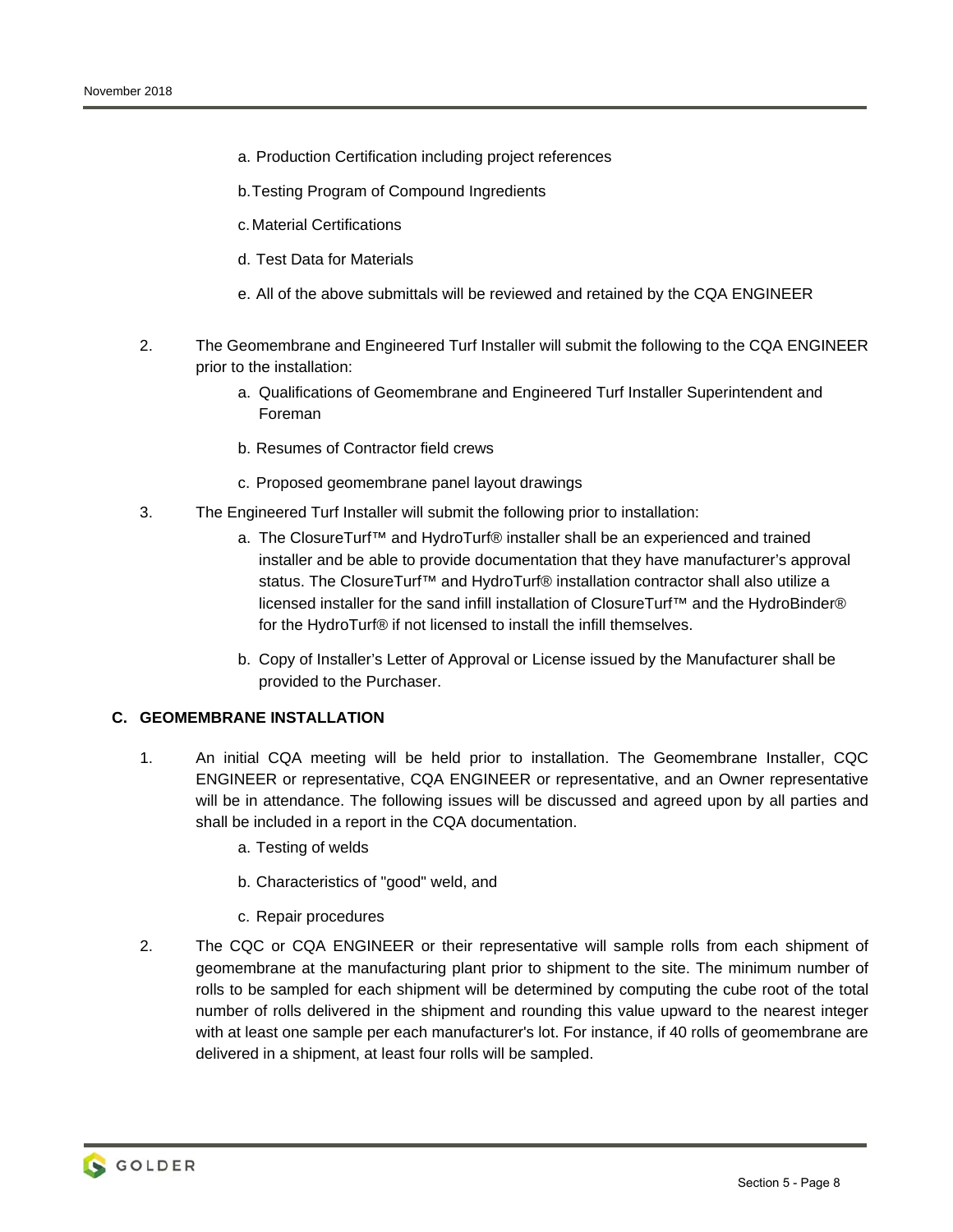- 3. The random samples must be representative of the material supplied and exclude the outer wrap of geomembrane if signs of scuffing or other damage is observed. Samples should be full roll width and at least 2 feet long.
- 4. The laboratory testing of the samples selected by the CQA representative shall be directed by the CQA ENGINEER and shall confirm conformance with the following properties:
	- a. Thickness (ASTM D5199 for smooth sheet) (ASTM D5994 for textured sheet)
	- b. Density (ASTM D1505)
	- c. Carbon Black Content (ASTM D1603 or ASTM D4218)
	- d. Tensile Properties (GRI GM-13)
	- e. Tear Resistance (ASTM D1004)
- 5. The CQA ENGINEER or their representative will measure geomembrane thickness of each roll made for the project at the manufacturing plant prior to shipment. Material that does not fall within acceptable thickness criteria will be rejected.
- 6. The CQA ENGINEER or their representative will mark all areas where grinding is considered to be excessive. The location and repair method for the excessive grinding will be recorded in the daily field reports.
- 7. Overheating of the geomembrane will be monitored by the CQA ENGINEER or their representative. At the discretion of the CQC ENGINEER, coupons will be cut from the end of the extrusion seams and the bottom side of the seam will be observed for visible warping or deformation. The location and repair method of overheated areas will be recorded in the daily field reports. The method of repair will be determined in the field by the CQA ENGINEER.
- 8. During seaming, the CQA ENGINEER or their representative will observe the seams for the following:
	- a. Proper preparation,
	- b. Grinding technique, where applicable, and
	- c. Overheating
- 9. The CQC ENGINEER or their representative will observe the geomembrane during the coolest part of the day to check for slack. Any areas where excessive "trampolining" occurs will be marked by the CQA ENGINEER for repair by the Geomembrane Installer.
- 10. The CQC ENGINEER or their representative will mark all areas where the geomembrane indicates a protrusion from the compacted soil liner. The method of repair will be determined in the field by the CQA ENGINEER.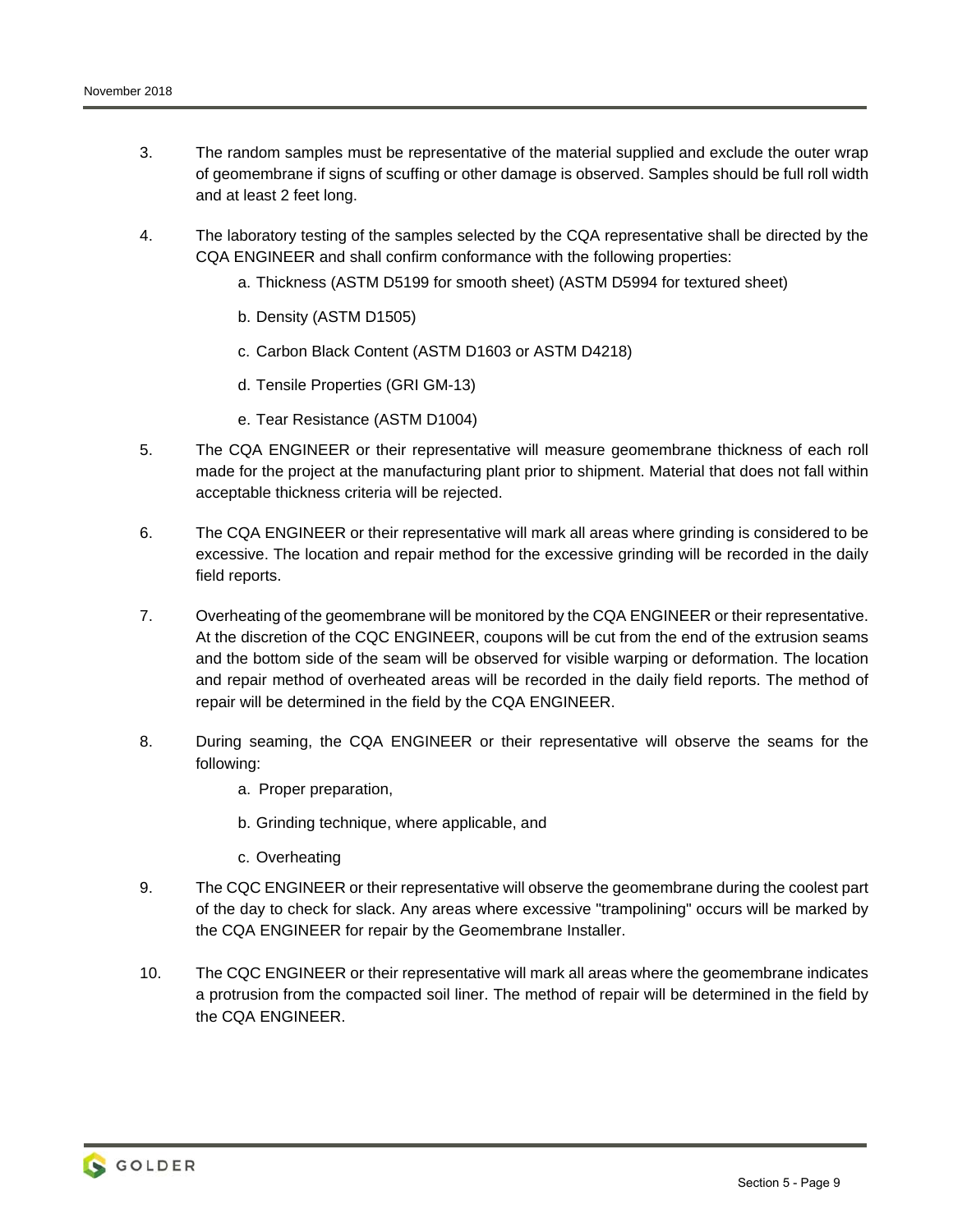## **D. TEST/TRIAL SEAMS**

- 1. The CQA ENGINEER or their representative will document and verify that the Geomembrane installer performs a test seam for each welding machine in use every 4-5 hours, or at a minimum prior to start of construction work, and at midday. At least one test seam shall be made for each machine in use for each seam. Should any post production test seam fail, the immediate prior production seam shall be sampled for destructive testing in accordance with Section F.
	- a. The date, time, and equipment, as well as welding temperature, and seaming parameters will be recorded for each test seam.
	- b. A minimum of five (5) specimens for peel and for shear from each sample will be tested for the properties listed in the latest version of GRI-GM19, "Standard Specification for Seam Strength and Related Properties of Thermally Bonded Polyolefin Geomembrane " in accordance with test method ASTM D6392. Testing will be performed in the field by the Geomembrane Installer under full-time observation by the CQA ENGINEER or their representative.
	- c. Untested portions of the test seam will be retained for the project record and future testing as required.
- 2. All test seams must pass the field testing before production seaming is performed by the Geomembrane Installer.

## **E. FIELD DESTRUCTIVE TESTING**

- 1. The Geomembrane Installer will obtain approximately 12" x 36" samples of field seams, suitable for testing, at an average frequency of one sample per maximum 500 cumulative linear feet of weld. The date, time and equipment, and seam number will be marked on each sample and recorded by the CQA ENGINEER.
- 2. Samples retained will be tested in the field by the Geomembrane installer. A minimum of five (5) specimens from each sample for peel and for shear will be tested for the properties listed in latest version of GRI-GM19, "Standard Specification for Seam Strength and Related Properties of Thermally Bonded Polyolefin Geomembrane " in accordance with test method ASTM D6392.
- 3. The CQA ENGINEER or Georgia Power may require additional random samples to be taken for testing in areas which visually appear defective and not in accordance with project requirements.

# **F. NON-DESTRUCTIVE TESTING**

1. The Geomembrane Installer is responsible for the completion of non-destructive testing of the entire length of all field seams, verifying that said seam is air tight. Said testing can be a vacuum test, pressure test, or approved equal and will be described by the Geomembrane Installer and verified by the CQA ENGINEER in advance.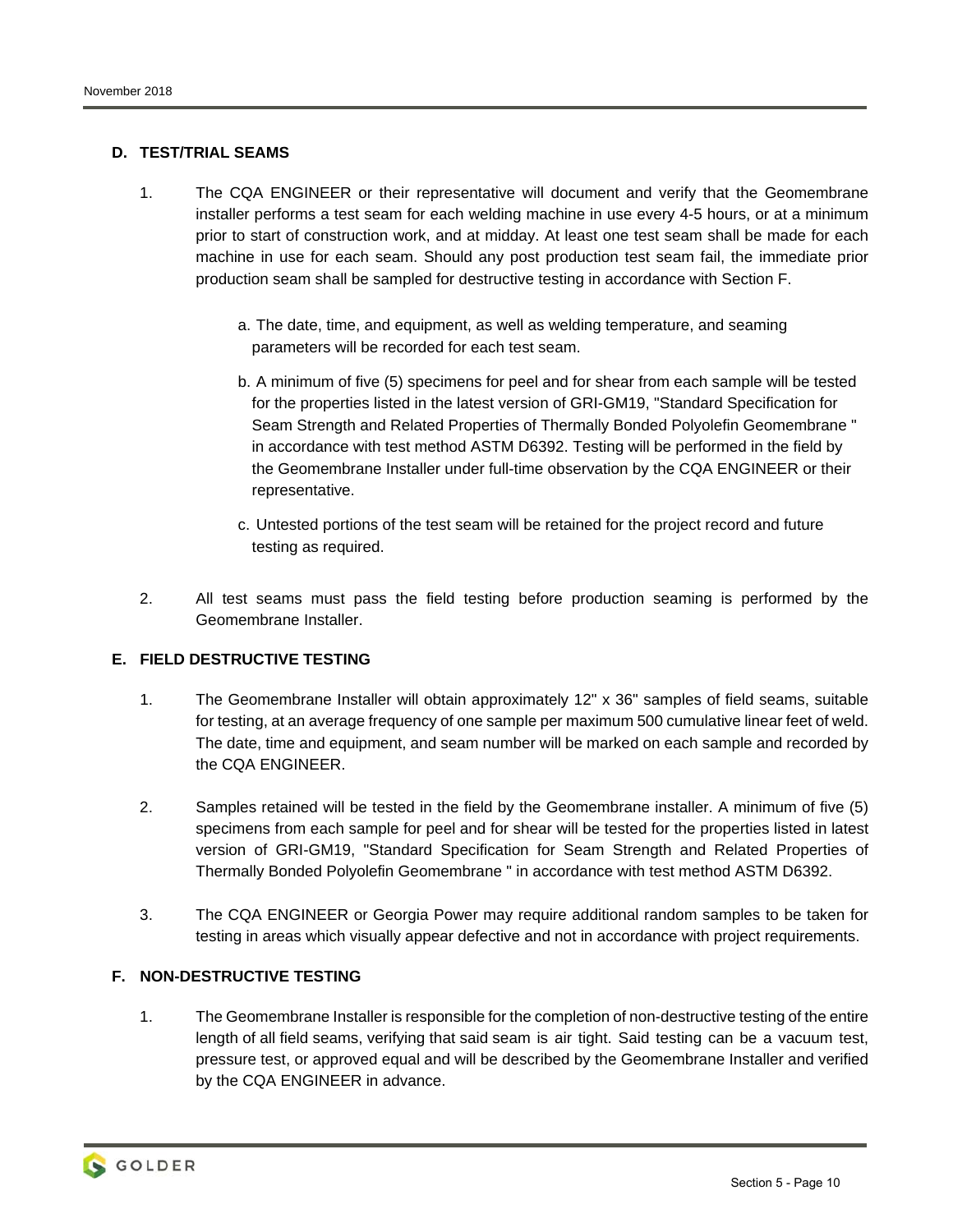2. The CQA ENGINEER or their representative will observe all non-destructive testing on a full time basis.

## **G. DESTRUCTIVE LABORATORY TESTING**

- 1. Destructive seam samples will be laboratory tested by the CQC ENGINEER. Testing frequency shall be a minimum average frequency of one (1) sample per 500 linear feet of field seam.
	- a. Test samples will be at least 12" x 36" inches. A minimum of five (5) specimens will be tested for the properties listed in the latest version of GRI-GM19, "Standard Specification for Seam Strength and Related Properties of Thermally Bonded Polyolefin Geomembrane" in accordance with test method ASTM D6392. These test samples shall be taken at the same locations as the contractor's destructive testing samples.
	- b. All laboratory specimens will be conditioned for a minimum of one (1) hour prior to testing at the Standard Atmosphere for Testing Geosynthetics, that is, air maintained at a relative humidity of 65  $\pm$ 5 percent and a temperature of 21  $\pm$ 2<sup>o</sup>C(70 $\pm$ <sup>o</sup>F).
	- c. Peel tests will be performed on both sides of a double-wedge fusion seam.
- 2. The load and elongation at failure will be measured for each specimen. The CQC ENGINEER will describe the type of failure for each specimen and record the presence of any debonding, delamination, foreign material in the bond area, etc.
- 3. The average values of each set of five specimens for peel and for shear must meet the specifications, and four of the five specimen tests must meet the specifications for the seam to be considered a passing seam. If the average of the five specimens is adequate, but one of the specimens is failing, values for the failing specimen must be at least 80 percent of the values required for the seam for the sample to pass. A maximum of one non-film tear bond failure out of five tests is acceptable provided the destructive sample meets strength requirements discussed above. If unresolved discrepancies exist between the CQC ENGINEER's and Contractor's test results, the archived sample may be tested by the CQC ENGINEER. Samples which do not pass the shear and peel tests will be resampled from locations at least 10 feet on each side of the original location. These two re-test samples must pass both shear and peel testing. If these two samples do not pass, then additional samples will continue to be obtained until the questionable seam area is defined.
- 4. Seams represented by a failing destructive field or laboratory test sample shall be cut out and replaced or covered with a cap strip and the seam bounded by supplemental passing field and laboratory destructive test samples at both ends.
- 5. The CQC ENGINEER will verify and document that the strength and other properties of the geomembrane seams meet or exceed the requirements set forth in the latest version of GRI-GM19, "Standard Specification for Seam Strength and Related Properties of Thermally Bonded Polyolefin Geomembrane".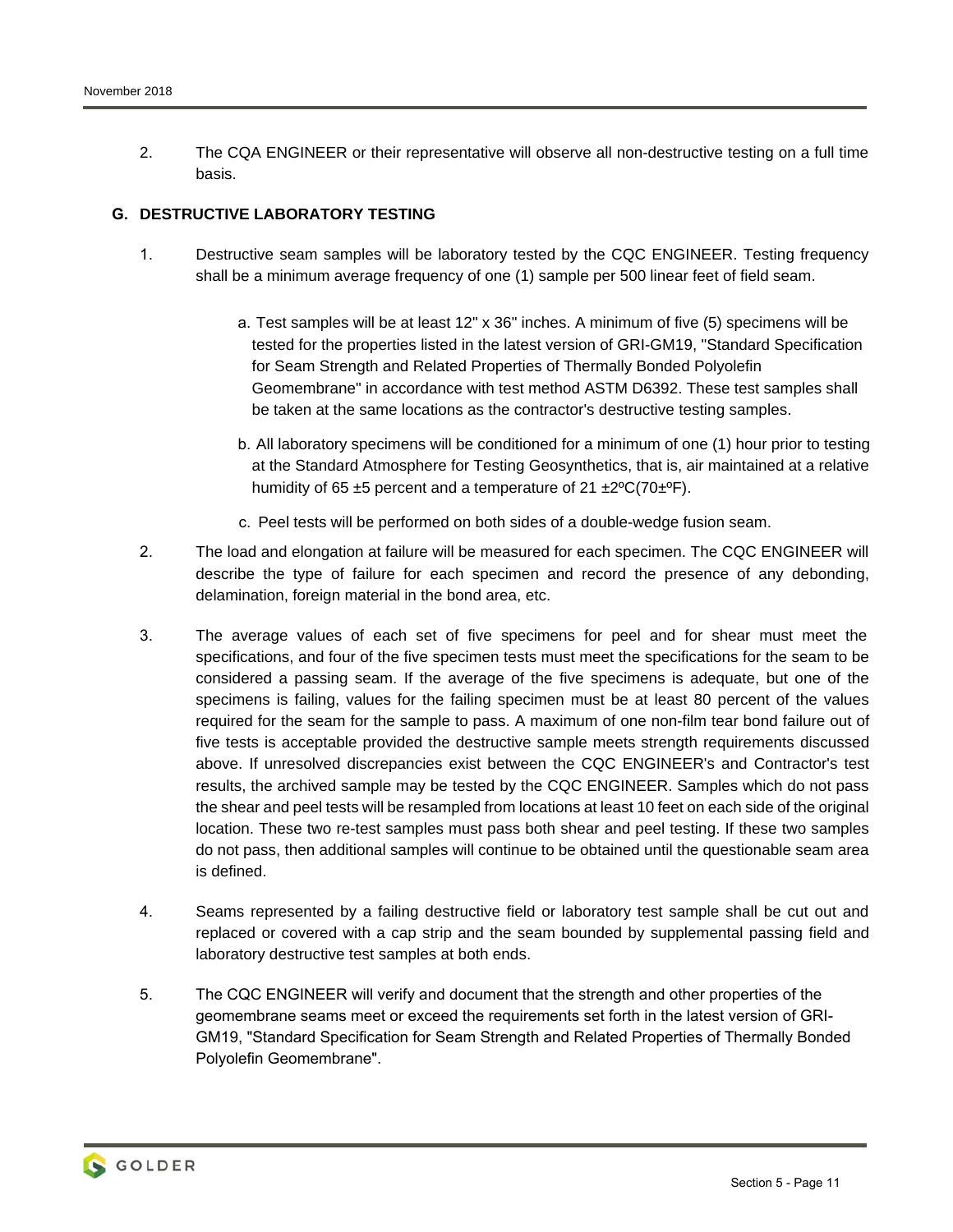## **H. ENGINEERED TURF DEPLOYMENT**

- 1. After geomembrane installation, including required documentation, has been completed, the geomembrane surface shall be cleared of all significant deposits of stones, soil and debris that could damage the geomembrane or impede the hydraulic function between the stud side of the structured geomembrane and the Engineered Turf component. Any soil or debris washed down to the toe of slope during cleaning procedures shall be physically removed from the geomembrane surface without damage to the geomembrane.
- 2. The Engineered Turf shall be deployed without damage to the geotextile component and minimal loss of the synthetic grass component.
- 3. Deployment equipment shall not damage the Engineered Turf geotextile, cause synthetic grass loss, or damage underlying geomembrane by handling, trafficking, leakage of hydrocarbons, or by other means.
- 4. The Engineered Turf shall be deployed smooth and free of tension, stress, folds, wrinkles, creases, and free of contaminants such as soil, grease, fuel, etc.
- 5. The Engineered Turf shall be deployed with the synthetic grass blades pointing towards the top of the slope on side slopes greater than 12%.
- 6. Engineered Turf shall be secured with sand bag anchoring at the top of the slope and then rolled down the slope.
- 7. Seaming operations shall be performed using a 4-inch overlap and fastened with heavy-duty textile stitching machine. A prayer type seam is to be constructed using a Nulong sewing machine or equivalent. Stitching operations shall be performed such that the woven geotextiles are not exposed.
- 8. Sewing shall occur between the 1st and 2nd row of stiches to avoid exposure of the black geotextile after flipping the panel.
- 9. After seaming operations, the ends of the Engineered Turf panels shall be permanently anchored in the perimeter and bench roadways.
- 10. Construction equipment on the deployed Engineered Turf shall be minimized to reduce the potential for geosynthetic material puncture.
- 11. Equipment travel on exposed structured geomembrane is prohibited. Small equipment such as generators shall be placed on scrap geomembrane material (rub sheets) above geosynthetic materials in the CLOSURETURF™ Final Cover System.

#### **I. ENGINEERED TURF SEAMING**

- 1. Seaming of the Engineered Turf shall be in accordance with this plan and the manufacturer's recommendations.
- 2. Seaming of the Engineered Turf component will be performed by sewing. At no point shall a seam be heat bonded if the sewing method can be applied.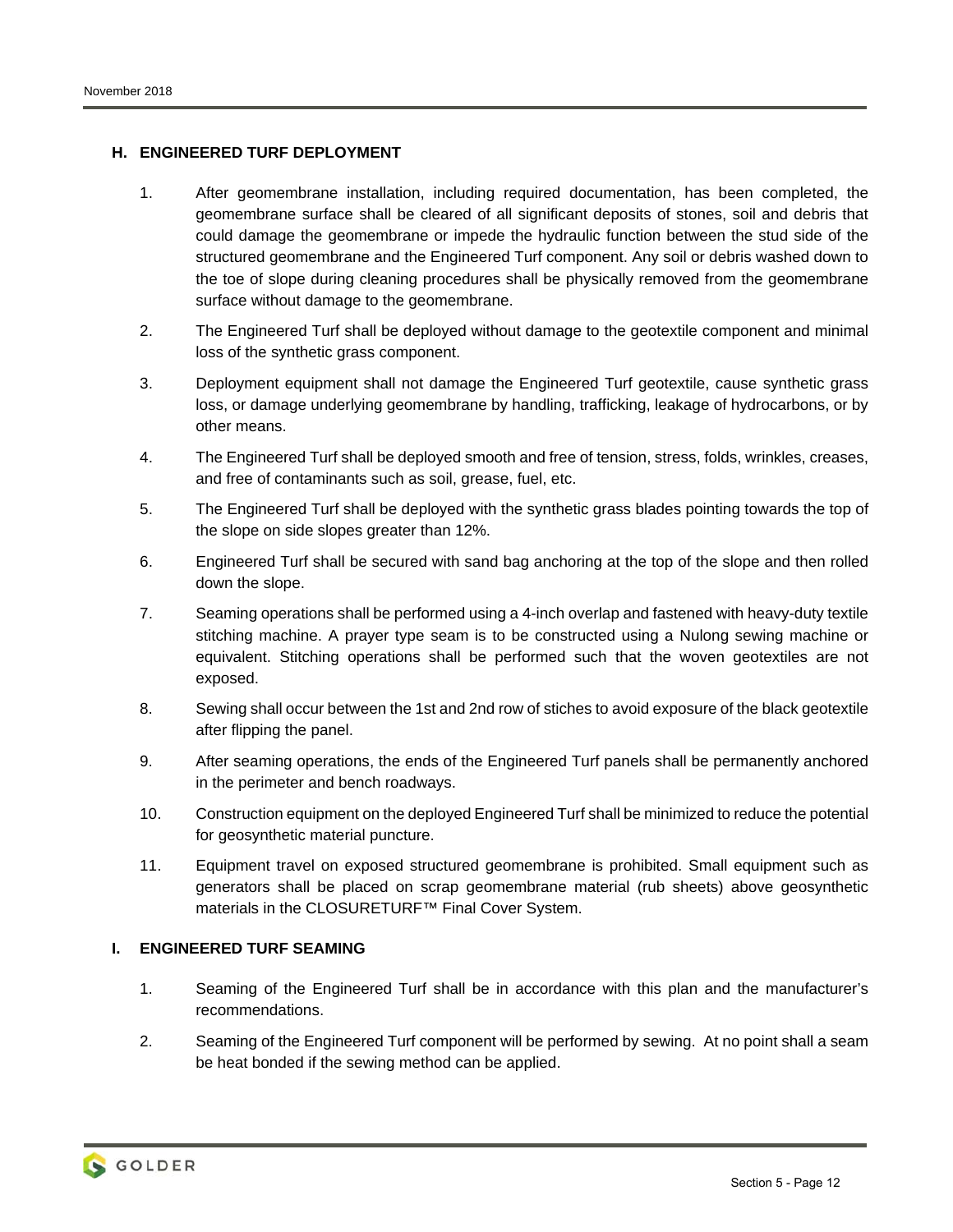- 3. Seaming operations shall be performed using a 4-inch overlap and fastened with heavy-duty textile stitching machine. A prayer type seam is to be constructed using a Nulong sewing machine or equivalent. Stitching operations shall be performed such that the woven geotextiles are not exposed. Sewing shall occur between the first and second row of stiches to avoid exposure of the black geotextile after flipping the panel.
- 4. In the bench areas, seams for the Engineered Turf shall be located no more than 5 ft. inboard of the outside edge of the bench.
- 5. After seaming operations, the ends of the Engineered Turf panels shall be permanently anchored in the perimeter and bench roadways.
- 6. Construction equipment on the deployed Engineered Turf shall be minimized to reduce the potential for geosynthetic material puncture. Equipment travel on exposed structured geomembrane is prohibited. Small equipment such as generators shall be placed on scrap geomembrane material (rub sheets) above geosynthetic materials in the Final Cover System.
- 7. The placement shall be observed by the third-party QC ENGINEER and the Purchasers Representative.
- 8. For short sections (around penetrations, patches, and/or corners), the synthetic turf seaming may be completed by using a 4-inch (min) overlapped seam which is fastened by heat-bonding. This can be accomplished by using a hand-held Leister (followed by a press wheel), DemTech 4-inch, single-wedge welder Model No. VM-20/4/A, and/or a Varimat V2 (or equal) leistering machine.
- 9. Since the temperature, pressure and speed controls of the DemTech 4-inch single-wedge welder Model No. VM-20/4/A and the Varimat V2 leistering machine are variable and can be increased / decreased depending on weather and environment conditions, the temperature and speed shall be confirmed with a trial seam.
- 10. Field testing of heat bonded seams shall consist of a visual inspection done every hour.
- 11. The visual inspection of the field seams shall include observation of the geotextile backings in order to confirm that it is not melting. If it is melting, then the machine is too hot. Observe and feel the seam in order to confirm that there is a stiff, inner core which is continuous along the weld. All seams shall be verified that they are continuous by running their fingers along the seam. If there is any penetration of their fingers into the seam, the Installer will need to use a hand-held Leister at the location of the penetration in the seam in order to weld it continuously. The seam will need to be re-inspected.

#### **J. ENGINEERED TURF FIELD TRIAL SEAMS**

- 1. All Turf field trial seams shall be made in accordance with this plan and the manufacturer's recommendations.
- 2. Field trial seams shall be made in accordance with the manufacturer's recommendations and the project Specifications. The Contractor shall submit a copy of the proposed testing procedures for the Purchaser's review.
- 3. Field trial seams shall be conducted, per seaming apparatus and per seamer, on the turf to verify that seaming conditions are satisfactory. Trial seams shall be conducted at the beginning of each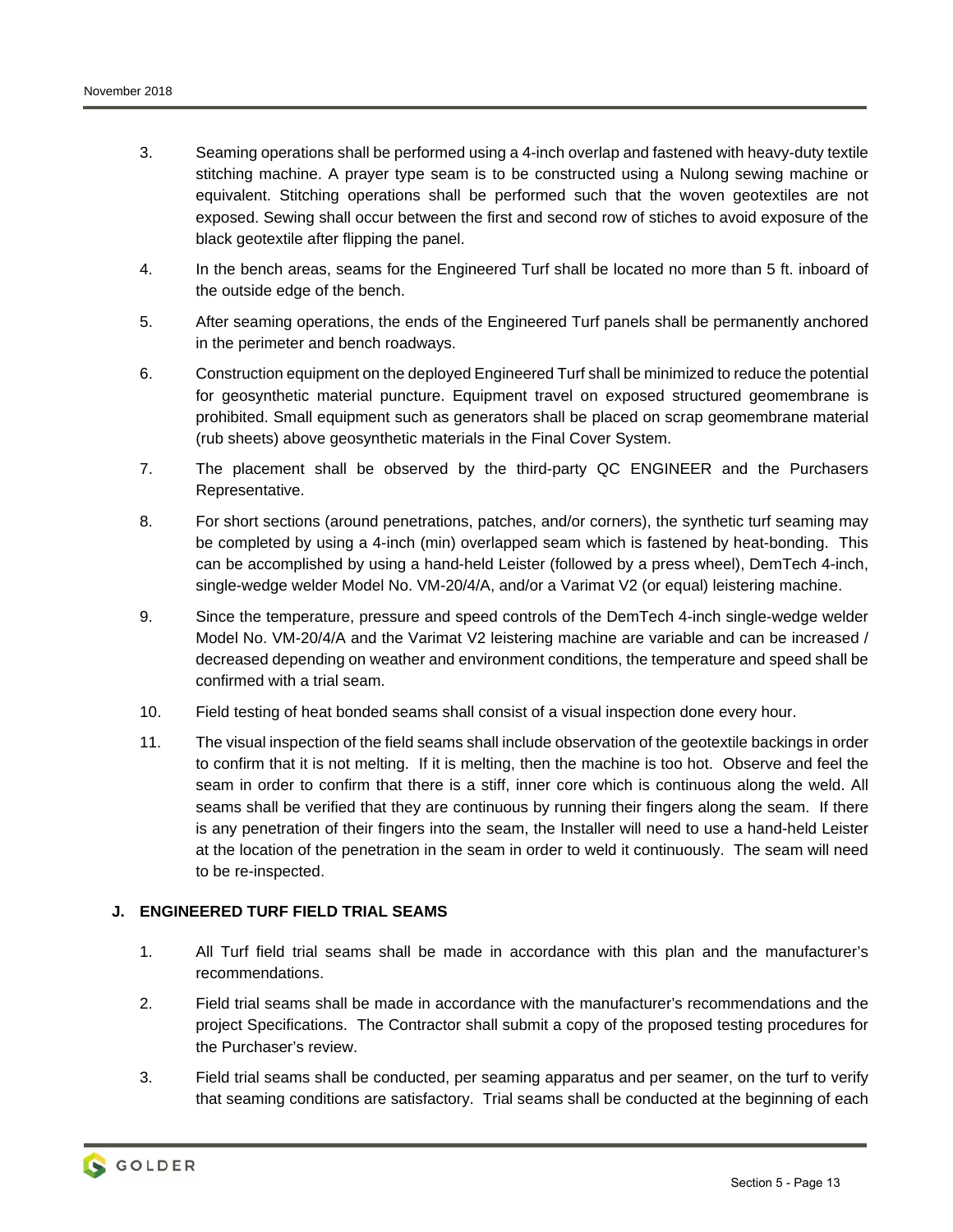seaming period, at least once every four hours for each seaming apparatus and personnel used that day. Additional field trial seams may be requested by the Purchaser's Representative.

- 4. All trial seams shall be made in contact with the underlying material as it will be done in the field.
- 5. Thread used for trial seam stitching shall be the same as used during deployment.
- 6. Field trial seaming shall be conducted under the same ambient temperature and conditions as the production seams.
- 7. The quality of the trial seams for heat bonding shall be confirmed by visual observations.
- 8. Visual observations shall ensure that the geotextile backings are not melting.
- 9. Observe and feel the welded trial seam in order to confirm that there is a stiff, inner core continuous along the weld.
- 10. Observe and confirm that the welds may not be pulled or peeled apart.
- 11. All heat bonded seams shall be continuous. The continuity shall be confirmed by the CQC ENGINEER by running his fingers along the seam. If there is any penetration of their fingers into the seam, the installer shall use a hand – leister at the location to weld the seam. The seam shall be re-inspected by the CQC ENGINEER.
- 12. The trial seams for heat bonding shall also have a peel test performed. The CQC ENGINEER shall grab the geotextile backings of the top overlapped piece on the seam at one location. The geotextile backing is then to be pulled up. For a passing seam, the tufts of the upper synthetic turf shall pull out through the geotextile backings since they are heat bonded to the tufts of the lower synthetic turf piece. If the tufts do not pull out of the geotextile backings and the seam pulls apart, the seam would fail the test most likely because there was not enough heat.
- 13. Sewn trial seams shall be inspected to ensure that the woven geotextiles are not exposed and that the sewing has occurred between the first and second row of stiches.
- 14. Sewn trial seams should not be capable of being pulled apart by hand using vice grips. If this occurs during trial weld procedures, adjustments to the sewing machine may be required before proceeding.
- 15. Prepare trial seams that are at least 10-foot long by 1-foot wide after seaming with the seam centered lengthwise. Seaming of the Engineered Turf shall be in accordance with this plan and the manufacturer's recommendations.

#### **K. SAND BALLAST INFILL**

- 1. The sand layer will be a minimum 1/2 inch thick. The sand shall be worked into the Engineered Turf layer as in-fill between the synthetic yarn blades. The physical characteristics of the sand layer will be evaluated through visual observation (and laboratory testing if deemed necessary by the CQC ENGINEER) before construction and visual observation during construction. Additional testing during construction will be at the discretion of the CQC ENGINEER.
- 2. The sand may be spread using low ground pressure equipment and a pull-behind spreader bar. Rotary brush equipment may be used to evenly distribute the sand infill into the synthetic grass matrix. The sand spreading operation shall be done in front of deployment equipment travel to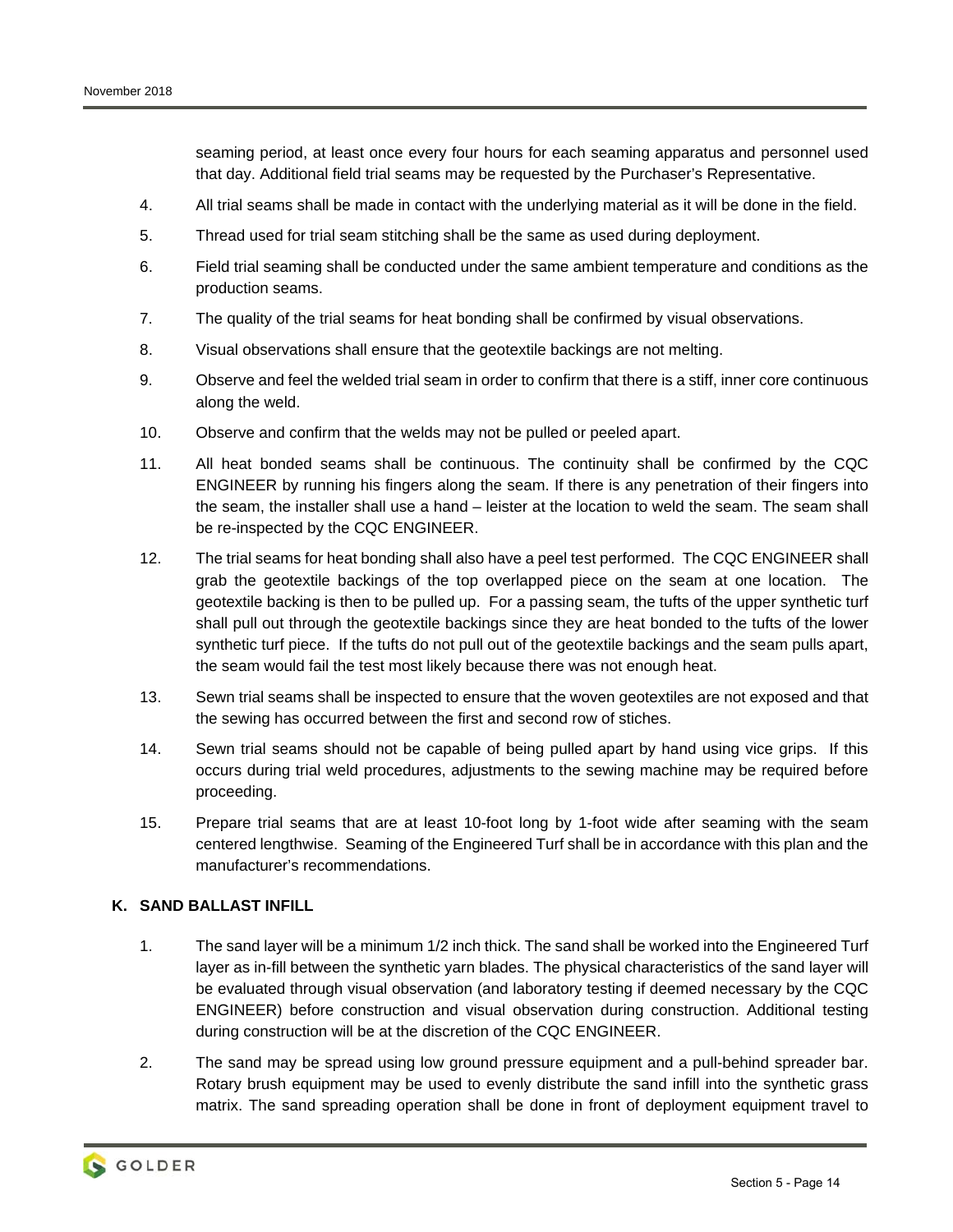improve the bearing capacity of the cover system below. Use of rotary brush equipment shall be performed in a manner that does not result in removal of the synthetic grass blades from the underlying woven geotextile.

- 3. Conveyor systems and/or blower equipment may be used to spread and place the sand in-fill on slopes too steep for equipment contact. These deployment systems shall not be used during wind speed conditions higher than 15 miles per hour. Dust generation may be mitigated by maintaining the sand infill at a moisture content sufficient to control dust but not impede the placement operation.
- 4. Contractor shall explain in detail in the pre-construction meeting the method of sand deployment to be used. The method shall be approved by the Purchaser. For slopes steeper than 3H:1V the sand infill shall be placed using long reach conveyors belts or using water or air express blower methods. The sand layer may be placed using any appropriate equipment capable of completing the work and should only receive minimal compaction required for stability.
- 5. Sand ballast infill shall completely cover the double-layer woven geotextile of the Engineered Turf component. Areas of exposed geotextile or thin layering of sand ballast unsatisfactory to the requirements of Table 1, shall receive additional sand ballast. If the cause of poor sand ballast placement and resulting geotextile exposure is wrinkles in the underlying structure geomembrane, the Engineered Turf component shall be pulled back from the geomembrane component, the geomembrane wrinkle removed and the geomembrane shall be repaired per the requirements of this Plan and the project specifications.
- 6. The CQC ENGINEER shall verify that a minimum thickness of  $\frac{1}{2}$  inch of sand is placed on the Turf. Frequency will be 20 measurements per acre of final cover installed.
- 7. The Contractor shall provide to the Purchaser the grain size distribution, from the source of the sand infill/ballast, for every 1500 cy of material.

#### **L. HYDROBINDER INFILL INSTALLATIONS**

- 1. Installation of the HydroBinder<sup>™</sup> infill for the HydroTurf® shall be performed by a licensed installer.
- 2. The HydroBinder<sup>TM</sup> infill layer shall be a minimum 7/8-inch thick (dry). The desired thickness will be achieved prior to the hydration process. At grade breaks and drainage benches, the thickness of the HydroBinder<sup>™</sup> shall be a minimum of 1.25 inches.
- 3. If weep holes are required for draining the internal drainage layer through the Engineered Turf, remove the HydroBinder<sup>™</sup> in the areas of the weep holes prior to hydration or block the weep hole locations prior to infilling. Blocks may consist of pipe, dowels, etc. Weep hole diameters shall be one (1) inch and be located at the toe of slope on 2 ft. centers.
- 4. The infill shall be installed into the HydroTurf® while it is in a dry state. The HydroTurf® shall be dry. If the HydroTurf® is wet from rain or dew, the installer shall wait until it is dry. The installer may attempt to speed up the drying process by using a blower. In addition, the infill shall not be installed in inclement, wet or rainy weather, or the threat of inclement weather. Also, the infill shall not be installed in freezing temperatures.
- 5. The infill shall be worked into the Engineered Turf layer between the synthetic yarn blades so that the tuffs are in an upright position. The physical characteristics of the infill layer will be evaluated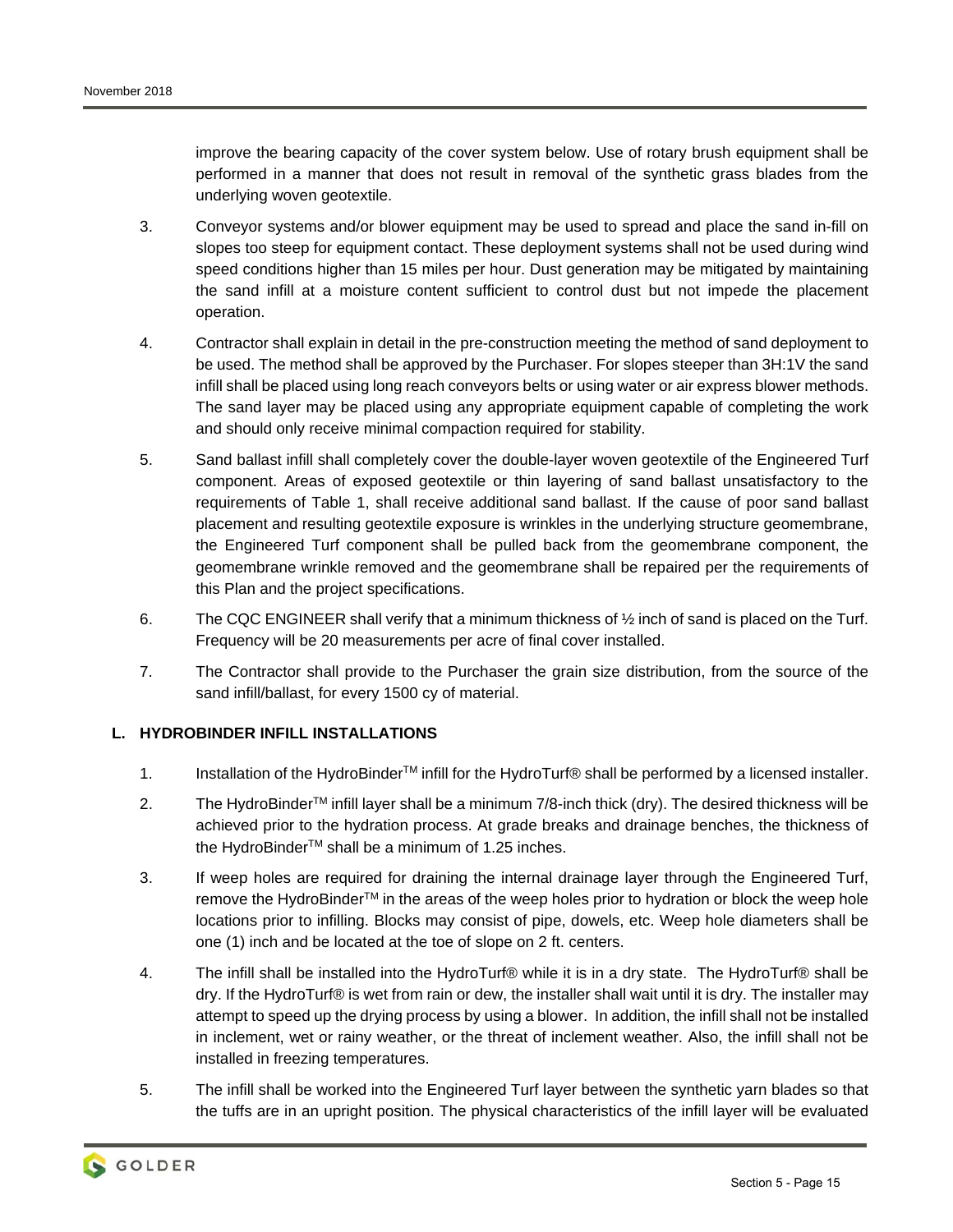through visual observation (and laboratory testing if deemed necessary by the CQC ENGINEER) before construction and visual observation during construction. Additional testing during construction will be at the discretion of the CQC ENGINEER.

- 6. The hydration process must occur the day of the infill placement.
- 7. Personnel access on the HydroTurf® shall be prohibited for 24 hours following the hydration of the HydroBinderTM.
- 8. The infill shall be thoroughly hydrated, however, care must be taken to avoid displacement of the non-hydrated infill. The Installer shall not overhydrate the infill so that water begins to run-off and cause erosion of the cement infill. The objective is to soak the area to start the hydration process but not to inundate with water beyond saturation.
- 9. Once hydration is completed as described, backfill and compaction of the anchor trenches should take place.
- 10. The HydroBinderTM shall be at minimum performance levels within 24 hours listed in Table 3 of this Plan. HydroBinderTM not meeting the performance levels will be removed and replaced.
- 11. The infill may be spread using low ground pressure equipment and a pull-behind spreader bar. Rotary brush equipment may be used to evenly distribute the infill into the synthetic grass matrix. The infill spreading operation shall be done in front of deployment equipment travel to improve the bearing capacity of the cover system below. Use of rotary brush equipment shall be performed in a manner that does not result in removal of the synthetic grass blades from the underlying woven geotextile. In addition, hand spreading and rakes maybe be used to spread the infill material. If rakes are used, only plastic rakes shall be allowed.
- 12. Conveyor systems and or blower equipment may be used to spread and place the infill on slopes too steep for equipment contact. These deployment systems shall not be used during wind speed conditions higher than 15 miles per hour. Dust generation may be mitigated by maintaining the infill at a moisture content sufficient to control dust but not impede the placement operation.
- 13. Contractor shall explain in detail in the pre-construction meeting the method of infill deployment to be used. The method shall be approved by the Purchaser. For slopes steeper than 3H:1V the infill shall be placed using long reach conveyors belts or using water or air express blower methods. The infill layer may be placed using any appropriate equipment capable of completing the work and should only receive minimal compaction required for stability.
- 14. HydroBinderTM infill shall completely cover the double-layer woven geotextile of the Engineered Turf component. Areas of exposed geotextile or thin layering of infill unsatisfactory to the requirements of this Plan shall receive additional infill. If the cause of poor infill placement and resulting geotextile exposure is wrinkles in the underlying structure geomembrane, the Engineered Turf component shall be pulled back from the geomembrane component, the geomembrane wrinkle removed and the geomembrane repaired per the requirements of this Plan. The Engineered Turf shall be re-deployed and ballasted with infill satisfactory to the requirements of this Plan.
- 15. For areas with exposed geotextile due to wrinkles and isolated small voids, a UV resistant coating shall be applied to the exposed area and additional infill material shall be applied immediately to the coating and hydrated. The UV coating product shall be manufactured by Quikrete product #8640, Sakrete product #60205006, or approved equivalent.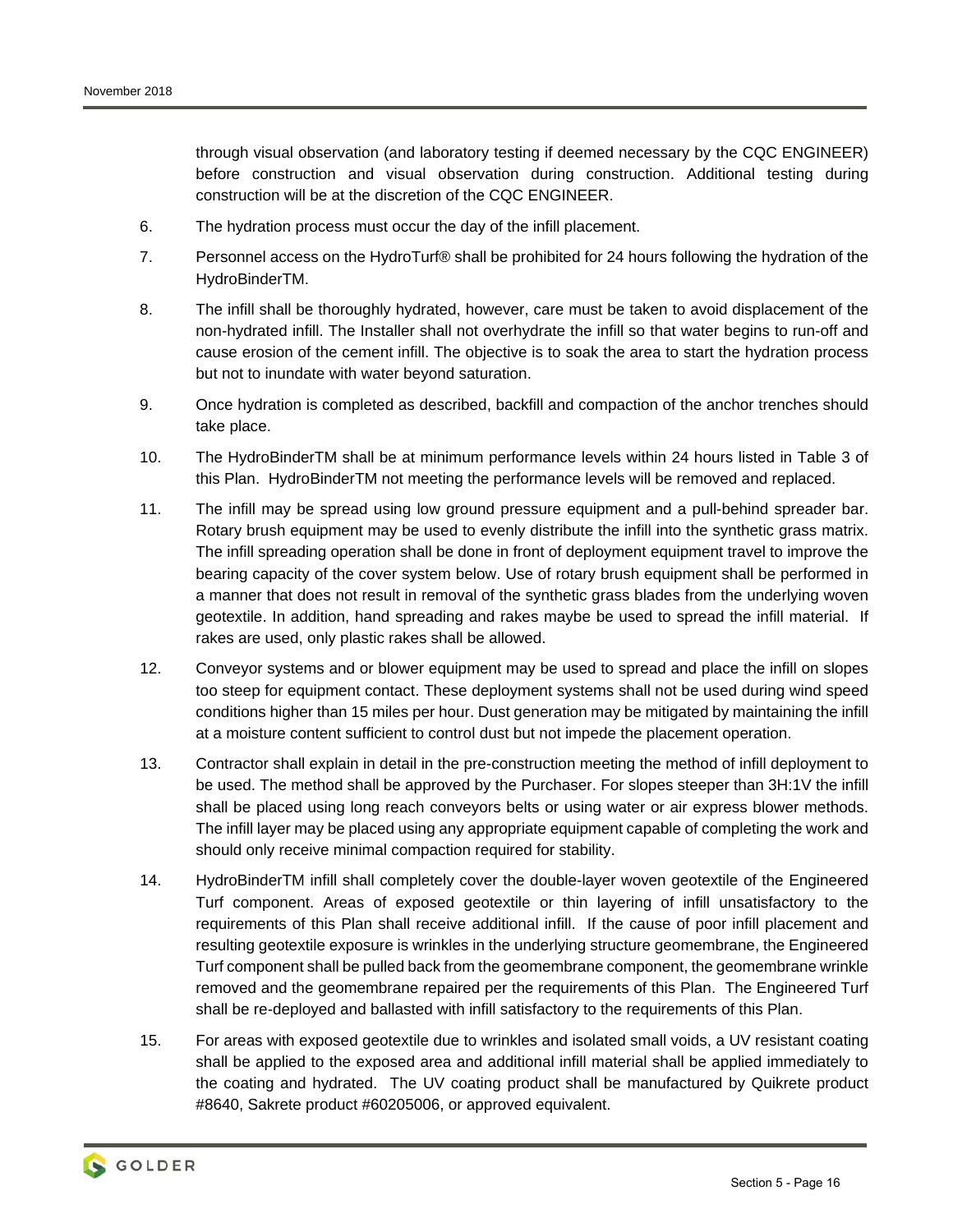- 16. The CQC ENGINEER shall verify that a minimum thickness of 7/8-inch of infill (dry) is placed on the synthetic Turf. At grade breaks and drainage benches, the thickness of the HydroBinderTM shall be a minimum of 1.25 inches. Frequency shall be one test per 100 linear feet of ditch and twenty (20) measurements per acre of final cover installed. Thickness measurements shall be taken using a caliper or equivalent device. The CQC ENGINEER shall also inspect to confirm full hydration by excavating with a small tool into the infill.
- 17. The Contractor shall provide to the Purchaser the manufacturers certifications for the HydroBinderTM infill properties listed in Table 3 of this Plan. Upon delivery, or as determined by the Purchaser and/or the Purchaser's Representative, a representative sample of the HydroBinderTM mix shall be taken by the Purchaser for verification of the compressive strength.
- 18. The sand infill layer will be a minimum 1/2 inch thick. The sand shall be worked into the Engineered Turf layer as in-fill between the synthetic yarn blades. The physical characteristics of the sand layer will be evaluated through visual observation (and laboratory testing if deemed necessary by the CQC ENGINEER) before construction and visual observation during construction. Additional testing during construction will be at the discretion of the CQC ENGINEER.
- 19. The sand may be spread using low ground pressure equipment and a pull-behind spreader bar. Rotary brush equipment may be used to evenly distribute the sand infill into the synthetic grass matrix. The sand spreading operation shall be done in front of deployment equipment travel to improve the bearing capacity of the cover system below. Use of rotary brush equipment shall be performed in a manner that does not result in removal of the synthetic grass blades from the underlying woven geotextile.

# **4.0 GEOTEXTILE**

# **A. GENERAL**

1. The CQA ENGINEER shall certify the materials and installation are in accordance with the plans, specifications, and this CQA Plan.

# **B. MATERIAL**

- 1. The geotextiles for use as protection (or cushioning) materials shall conform to Table 5. The required values for all properties in Table 5 are to be minimum average roll values (MARV) except UV resistance which is a minimum value.
- 2. The finished geotextile shall be free from such defects that would affect the specific properties of the geotextile or its proper functioning.
- 3. General manufacturing procedures shall be performed in accordance with the Manufacturer's internal quality control guide and/or documents.
- 4. Geotextiles shall be subject to sampling and testing by the Purchaser to verify conformance with this Plan. Sampling shall be in accordance with the most current version of ASTM D4354. In the absence of Purchaser's sampling and testing, verification may be based on Manufacturer's certifications as a result of testing by the Manufacturer of quality assurance/quality control samples.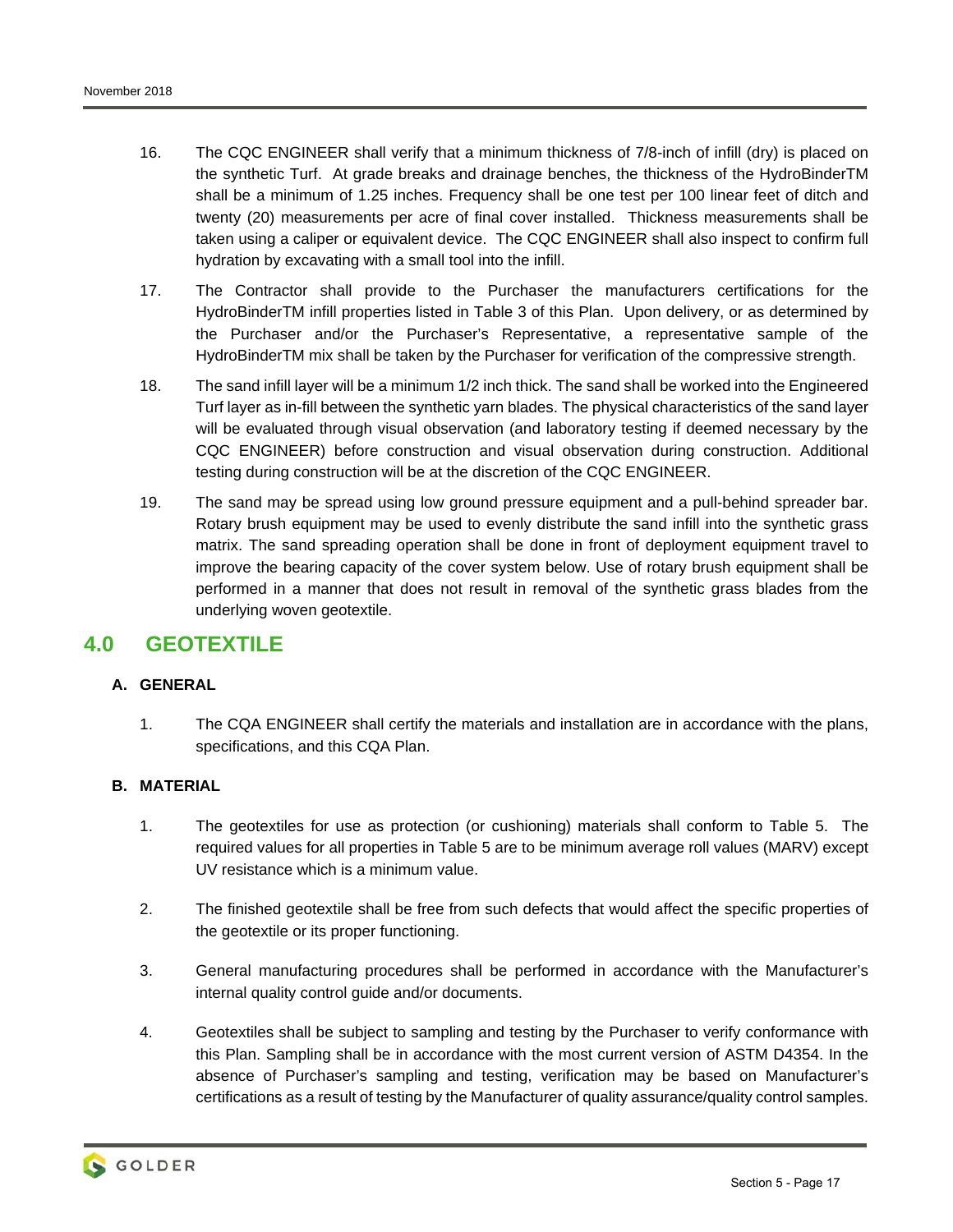If the results of any test do not conform to the requirements of this Plan, retesting to determine conformance or rejection should be done in accordance with the manufacturing protocol as set forth in the manufacturer's quality manual.

**Table 5: REQUIRED PROPERTIES, TEST METHODS AND VALUES FOR GEOTEXTILES USED AS CUSHIONING MATERIALS** 

| <b>Property</b>                   | <b>Test Method</b> | Frequency <sup>(3)</sup> | <b>Unit</b>        | <b>Value</b> |
|-----------------------------------|--------------------|--------------------------|--------------------|--------------|
| Mass/Unit Area <sup>(1)</sup>     | <b>ASTM D5261</b>  | Lot                      | oz/yd <sup>2</sup> | 16           |
| <b>Grab Tensile</b><br>Strength   | <b>ASTM D4362</b>  | Lot                      | $\mathsf{lb}$      | 370          |
| <b>Grab Tensile</b><br>Elongation | <b>ASTM D4362</b>  | Lot                      | $\%$               | 50           |
| Trap. Tear Strength               | <b>ASTM D4533</b>  | Lot                      | Ib                 | 145          |
| Puncture (pin)<br>Strength or     | <b>ASTM D4833</b>  | Lot                      | $\mathsf{lb}$      | 170          |
| Puncture (CBR)<br>Strength        | ASTM D6241         | Lot                      | $\mathsf{lb}$      | 900          |
| UV Resistance $(2)$               | ASTM D7238         | Lot                      | %                  | 70           |

**1**All values are MARV except UV resistance which is a minimum value.

**2**Evaluation to be on 2.0 inch strip tensile specimens after 500 lt. hrs. exposure.

**<sup>3</sup>**Sampling frequency shall be by lot, defined as the shipment quantity of the product or a truckload of the product, whichever is smaller.

- 5. The Manufacturer shall provide to the Purchaser a certificate stating the name of the Manufacturer, product name, style number, chemical composition of the filaments or yarns, and any other pertinent information to fully describe the product.
- 6. The Manufacturer is responsible for establishing and maintaining a quality control program to assure compliance with the requirements.
- 7. Documentation describing the quality control program shall be made available upon request.
- 8. The Manufacturer's certificate shall state that the finished product meets MARV requirements of this Plan as evaluated under the Manufacturer's quality control program. A person having legal authority to bind the Manufacturer shall arrest to the certificate.
- 9. Either mislabeling or misrepresentation of materials shall be reason to reject those products.
- 10. The geotextiles shall be clearly labeled showing the Manufacturer or supplier name, style, and roll number. Each shipping document shall include a notation certifying that the material is in accordance with the Manufacturer's certificate.